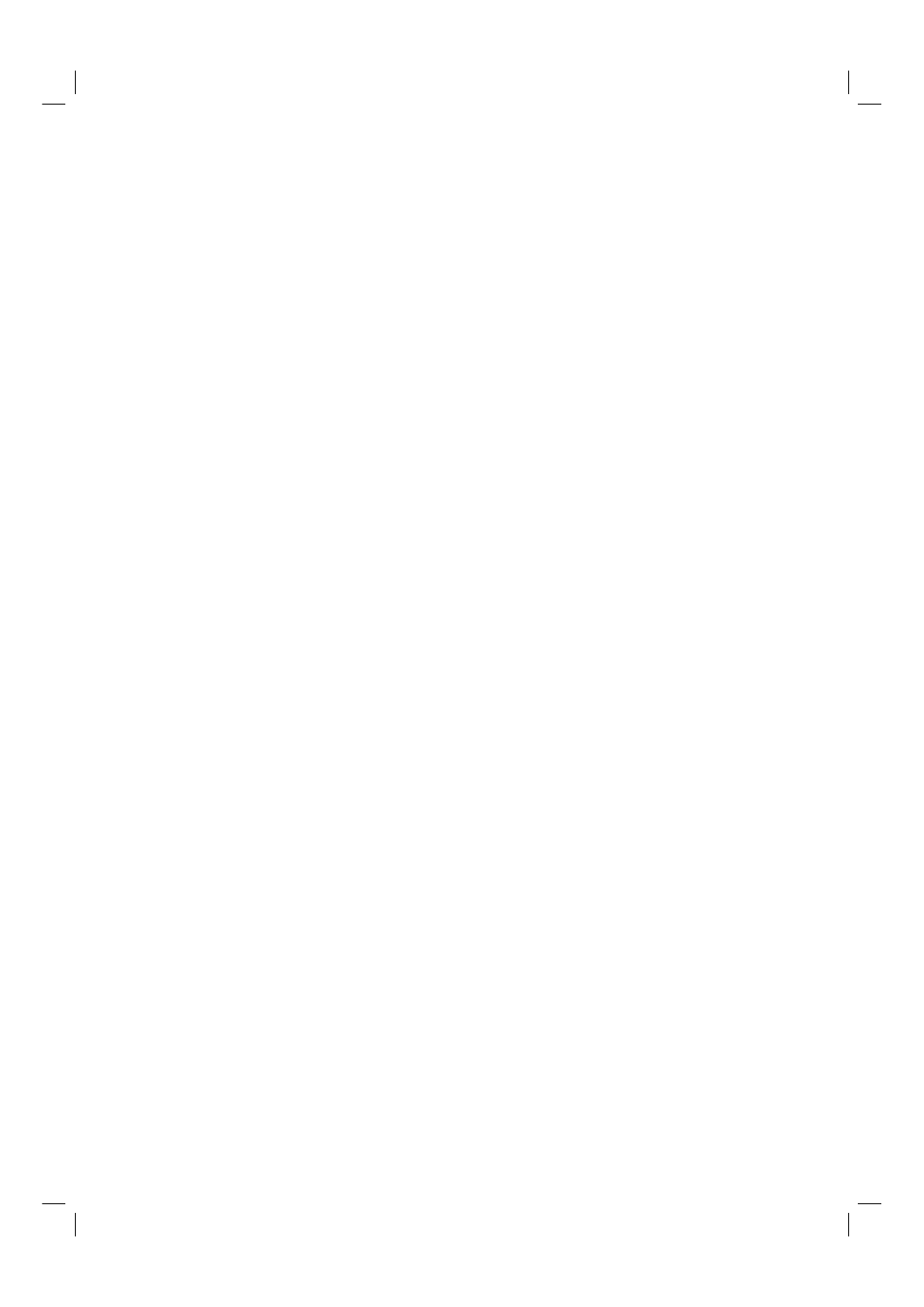The earlier chapters of this report provide detailed statistics and information on the health status of Australia's population, on determinants of Australia's health status and on health services provided in Australia. health status of Australia's population, on determinants of Australia's health status and on health services provided in Australia.

This chapter summarises some of those details to provide an integrated picture of the nature and performance of the health system and its impact on the health of the population. It uses a set of 44 indicators designed by the National Health Performance Committee (NHPC) for reporting to Australia's health ministers. It also uses the NHPC's National Health Performance Framework (NHPC 2001) to group the indicators into three 'tiers' covering health status and outcomes, determinants of health, and health system performance.

The NHPC previously used the set of indicators in the *National report on health sector performance indicators 2003* (NHPC 2004). At the request of Australia's health ministers, the AIHW is now assuming this national reporting role in *Australia's health*, starting with this dedicated chapter.

The chapter begins with a brief description of the NHPC's framework and criteria for selecting indicators. The indicator statistics are then presented according to the framework's tiers. The presentation is shaped by the major questions about performance: 'Where are we improving and by how much?', 'Is performance the same for different population groups?', and 'How does Australia compare internationally?'

Detailed information on the indicators is included in the preceding chapters and their location is shown in tables 9.3, 9.5 and 9.7.

# 9.1 The National Health Performance Framework and indicators

# National health performance framework

The National Health Performance Framework (Table 9.1) was developed by the NHPC as a structure to guide the understanding and evaluation of the health system, making it easier to determine how well the system is performing (NHPC 2001). It is broadly consistent with the framework used for this book*,* as described in Chapter 1.

The health status of the population is of ultimate interest in evaluating health system performance—a measure of success or failure of efforts to improve the population's health. Hence, the framework encompasses tiers for health status and the determinants of health, as well as a third tier that focuses on the health system interventions that influence health status and determinants of health, both for individuals and at the population level.

Questions are used to describe the focus of the three tiers and to highlight that equity is considered integral to each. Each tier also has a number of 'dimensions' or subcategories. They are used to guide the development and selection of indicators that can then be used together to answer each tier's questions.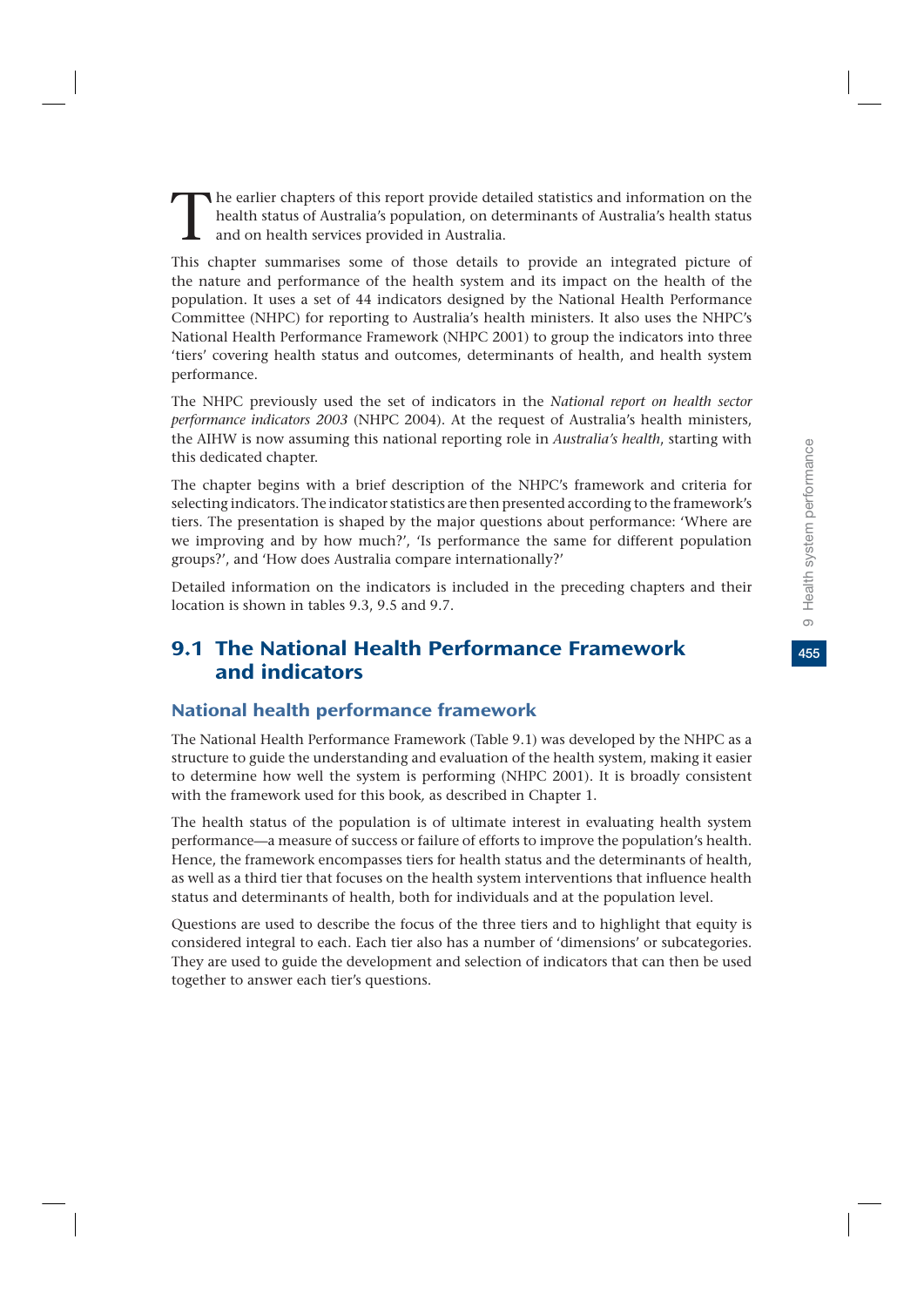### **Table 9.1: National Health Performance Framework**

#### **Health status and outcomes (Tier 1)**

How healthy are Australians? Is it the same for everyone? Where is the most opportunity for improvement?

| <b>Health conditions</b>                                                                     | <b>Human function</b>                                                                                                                                  | Life expectancy and wellbeing                                                                                                                                | <b>Deaths</b>                                        |
|----------------------------------------------------------------------------------------------|--------------------------------------------------------------------------------------------------------------------------------------------------------|--------------------------------------------------------------------------------------------------------------------------------------------------------------|------------------------------------------------------|
| Prevalence of<br>disease, disorder,<br>injury or trauma or<br>other health-related<br>states | Alterations to body structure<br>or function (impairment),<br>activities (activity limitation)<br>and participation (restrictions<br>in participation) | Broad measures of physical,<br>mental and social wellbeing of<br>individuals and other derived<br>indicators such as disability-<br>adjusted life expectancy | Age- and/or<br>condition-specific<br>mortality rates |

#### **Determinants of health (Tier 2)**

Are the factors determining health changing for the better? Is it the same for everyone? Where and for whom are they changing?

| <b>Environmental</b>                                                                                                                                                | <b>Socioeconomic</b>                                                                                                             | <b>Community</b>                                                                                                                                                                     | <b>Health</b>                                                                                                                                         | Person-related                                                                                                                           |
|---------------------------------------------------------------------------------------------------------------------------------------------------------------------|----------------------------------------------------------------------------------------------------------------------------------|--------------------------------------------------------------------------------------------------------------------------------------------------------------------------------------|-------------------------------------------------------------------------------------------------------------------------------------------------------|------------------------------------------------------------------------------------------------------------------------------------------|
| factors                                                                                                                                                             | factors                                                                                                                          | capacity                                                                                                                                                                             | behaviours                                                                                                                                            | factors                                                                                                                                  |
| Physical,<br>chemical and<br>biological<br>factors such<br>as air, water,<br>food and soil<br>quality resulting<br>from chemical<br>pollution and<br>waste disposal | Socioeconomic factors<br>such as education.<br>employment, per capita<br>expenditure on health<br>and average weekly<br>earnings | Characteristics of<br>communities and<br>families such as<br>population density,<br>age distribution,<br>health literacy,<br>housing, community<br>support services<br>and transport | Attitudes, beliefs,<br>knowledge and<br>behaviours, e.g.<br>patterns of eating,<br>physical activity.<br>excess alcohol<br>consumption and<br>smoking | Genetic-related<br>susceptibility to<br>disease and other<br>factors such as<br>blood pressure,<br>cholesterol levels<br>and body weight |

#### **Health system performance (Tier 3)**

How well is the health system performing in delivering quality health actions to improve the health of all Australians? Is it the same for everyone?

| <b>Effective</b>                                                                                                                                                                                                                                       | Appropriate                                                                                                                                          | <b>Efficient</b>                                                                                                                                                                                    |
|--------------------------------------------------------------------------------------------------------------------------------------------------------------------------------------------------------------------------------------------------------|------------------------------------------------------------------------------------------------------------------------------------------------------|-----------------------------------------------------------------------------------------------------------------------------------------------------------------------------------------------------|
| Care, intervention or action<br>achieves desired outcome                                                                                                                                                                                               | Care, intervention or action provided<br>is relevant to the client's needs and<br>based on established standards                                     | Achieves desired results with most<br>cost-effective use of resources                                                                                                                               |
| Responsive                                                                                                                                                                                                                                             | Accessible                                                                                                                                           | Safe                                                                                                                                                                                                |
| Service provides respect for<br>persons and is client-oriented,<br>including respect for dignity,<br>confidentiality, participation in<br>choices, promptness, quality<br>of amenities, access to social<br>support networks and choice of<br>provider | Ability of people to obtain health<br>care at the right place and right time<br>irrespective of income, physical<br>location and cultural background | The avoidance or reduction to<br>acceptable limits of actual or<br>potential harm from health-care<br>management or the environment in<br>which health care is delivered                            |
| <b>Continuous</b>                                                                                                                                                                                                                                      | Capable                                                                                                                                              | <b>Sustainable</b>                                                                                                                                                                                  |
| Ability to provide uninterrupted,<br>coordinated care or service<br>across programs, practitioners,<br>organisations and levels over time                                                                                                              | An individual's or service's capacity<br>to provide a health service based on<br>skills and knowledge                                                | System's or organisation's capacity<br>to provide infrastructure such as<br>workforce, facilities and equipment,<br>and to be innovative and respond<br>to emerging needs (research,<br>monitoring) |

*Source:* NHPC 2001.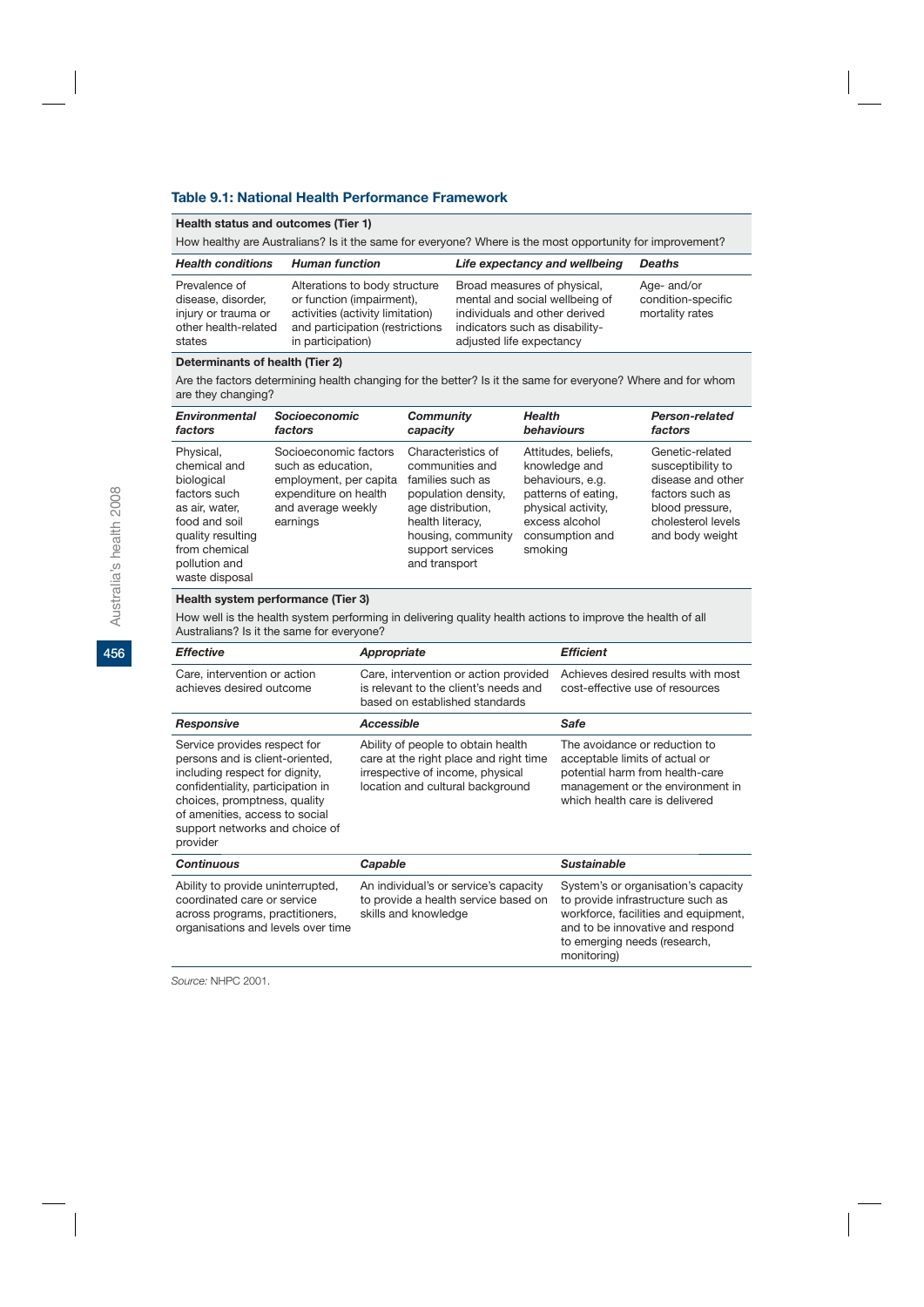### Health system performance indicators

Performance indicators are defined as 'statistics or other units of information which reflect, directly or indirectly, the extent to which an anticipated outcome is achieved or the quality of the processes leading to that outcome' (NHPC 2001). Outcomes and quality of processes can be difficult to measure, so indicators are not necessarily accurate measures of them. In addition, the extent to which outcomes can be attributed to interventions varies (Box 9.1). Nevertheless, performance indicators can provide useful information to guide decision making.

### Box 9.1: The health system and outcomes

How much credit or blame can the health system take for our health? Health status and health determinants are often described as 'outcomes' because the health system aims at improving them.

As discussed in chapters 1 and 4, many factors can influence health. The health system is one influence, and probably a major one for many people. However, the system itself has many parts, involving many forms of prevention and treatment, and health can also be influenced by factors outside the health system such as transport safety.

At a broad level, this makes it difficult to know which aspects of our health status can be attributed to the health system rather than to other influences in our lives, to what extent, and to which parts of the health system.

Outcomes can be clear when the focus is narrow. For example, a clinical trial can show the benefit of a particular medication or surgical procedure for a particular health condition. In contrast, some of the NHPC 'outcome' indicators aim at providing information about the performance of the health system as a whole and cannot be used to assess the extent to which the health system, or any particular component of the system, can take the credit or blame.

Despite these complexities, we know that preventive and treatment approaches are increasingly being based on strong scientific evidence that they work. This makes it reasonable to conclude that many of the health improvements shown in this chapter do indeed reflect the health system to some extent.

The 44 indicators here cover all the components of the health sector identified by the NHPC—acute care, continuing care, primary care and population health—but not all components of the health sector have indicators in every dimension.

The indicators were selected by the NHPC using specific criteria such as they must be measurable for diverse populations, be understood by people who need to act, be relevant to policy and practice, and reflect results of actions when measured over time (NHPC 2001). In addition, as a set, they were designed to reflect a balance of indicators for all appropriate parts of the framework, and to provide feedback on where the system is working well, as well as on areas for improvement.

A full description of each indicator, including its definition and rationale, can be found in the *National report on health sector performance indicators 2003* (NHPC 2004).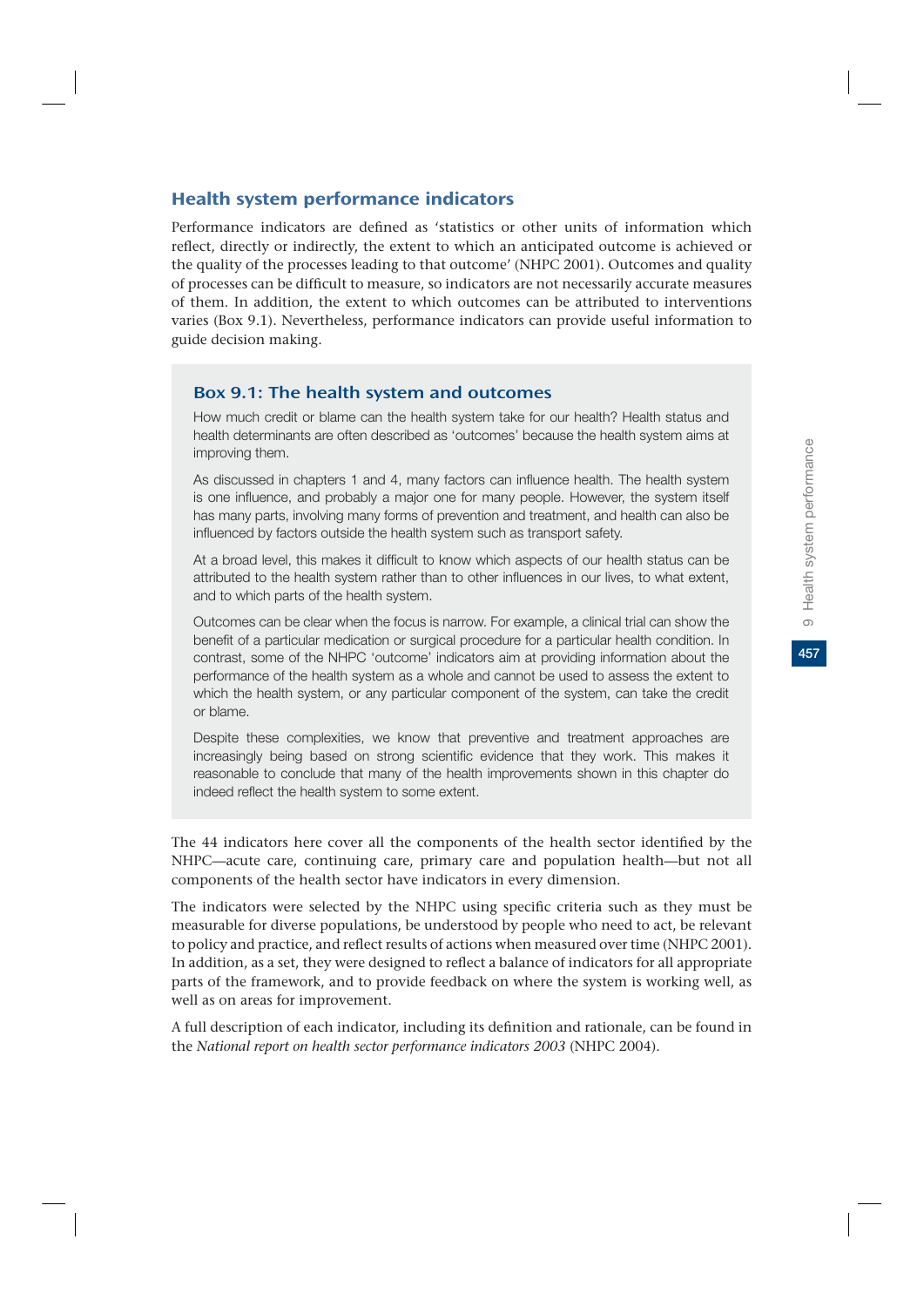# 9.2 Overview of indicators by tier

Summary information about the NHPC health system performance indicators is presented in this chapter using the three tiers of the framework.

For each tier, a table is included summarising the long-term changes in the indicator levels. Most changes are described as 'favourable', 'unfavourable' or 'no trend', depending on whether the change was in accordance with the goals of the health system to improve the health of Australians. For some indicators, it is not possible to determine whether there was a meaningful change. These indicators are reported as having 'no trend' and their level may be stable or fluctuating. For others, the NHPC's 2003 report does not indicate what direction of change in an indicator would represent a favourable change; for example, if the percentage of people giving informal care rises over time (Indicator 2.04), is that a favourable or unfavourable change? For some indicators no new data were available since the previous report, and for others the new data that were available have been collected or calculated differently, and thus are not comparable to the 2003 figures.

This presentation also includes a summary of previous and current rates for the performance indicators. Previous rates for each indicator have generally been taken from the 2003 report which used varying reference years, depending on data availability. Similarly, the current rates described in this report reflect data from varying years, and the interval periods for each indicator are not consistent.

This presentation further includes comparisons for Indigenous peoples compared with other Australians, variations for other demographic groups, and international comparisons, where possible. Some of the indicators presented in this chapter are age-standardised, but the population base and year used vary between indicators. More detail on specific agestandardisation methods for indicators are available in their corresponding chapter.

Links to the detailed information on each indicator plus additional sources of data are also provided for easy reference.

# Tier 1: Health status and outcomes

This tier covers health status, as the overall measure of Australia's success or failure in improving the population's health, through both the health sector and other sectors. The indicators can also be viewed as indicating health outcomes; that is, as wholly or partially attributable to health service interventions (see Box 9.1).

Tier 1 of the framework has four components that bring together a range of indicators that summarises the impact of disease and injury on Australians:

- v *Health conditions* are measured through the incidence of selected diseases (and could also include measures of the prevalence of diseases).
- v *Human function* focuses on disability measured as core activity limitation.
- v *Life expectancy and wellbeing* incorporates life expectancy as a summary statistic of the overall health status of the population, and a measure of psychological distress as an indicator of overall wellbeing.
- v *Deaths* information focuses on avoidable and premature death, including infant mortality, and deaths from diseases and injuries that are a focus of the health system.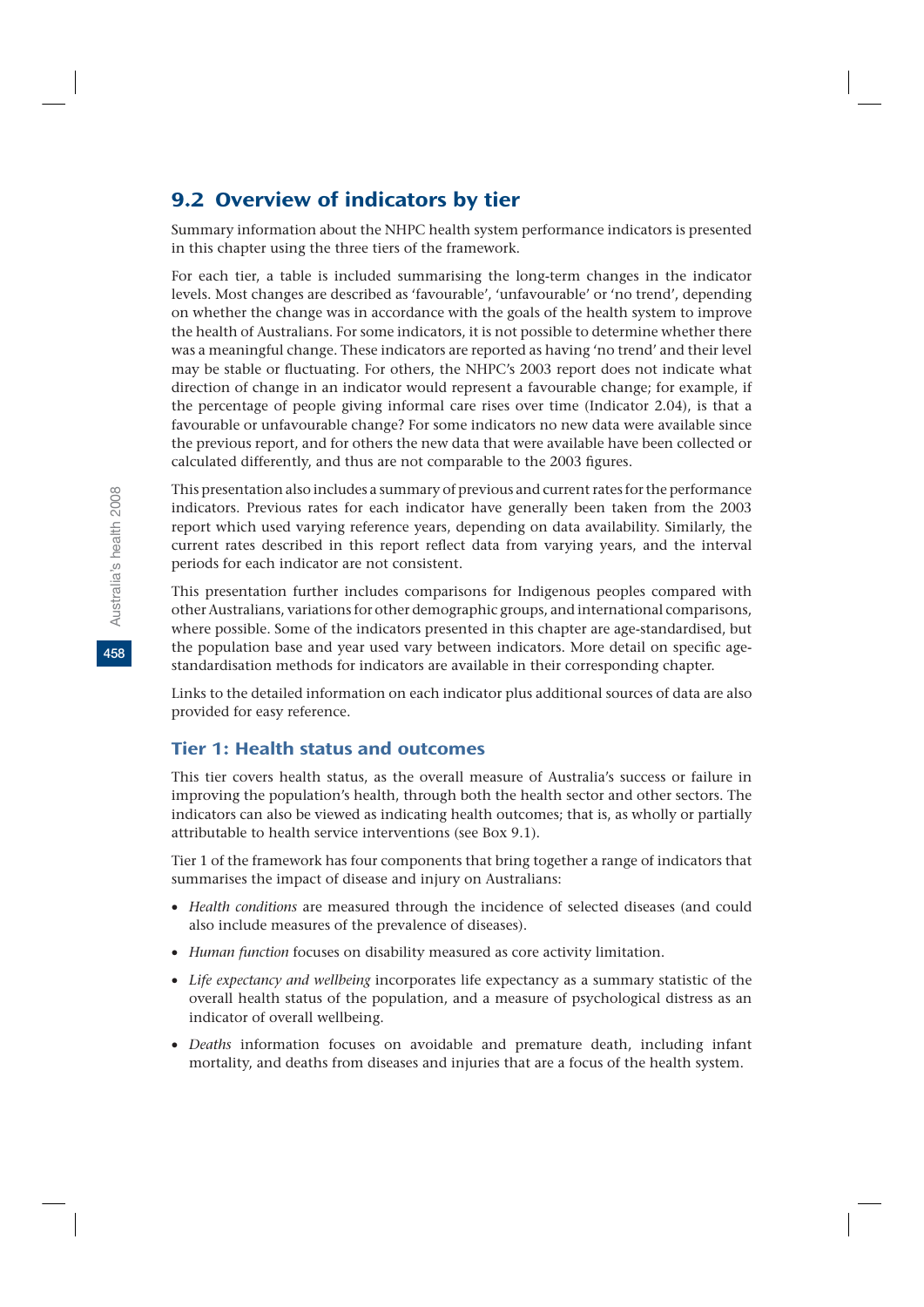459

#### **Table 9.2: Health status and outcomes indicators**

|                                                                                | Favourable |          | Unfavourable |       |
|--------------------------------------------------------------------------------|------------|----------|--------------|-------|
| Indicator                                                                      | trend      | No trend | trend        | Other |
| Health conditions: Incidence of heart attacks                                  | ✓          |          |              |       |
| Health conditions: Incidence of cancer                                         |            |          | ✓            |       |
| Human function: Severe or profound core activity<br>limitation                 |            |          |              | (a)   |
| Life expectancy and wellbeing: Life expectancy                                 | ✓          |          |              |       |
| Life expectancy and wellbeing: Psychological distress                          |            | ✓        |              |       |
| Deaths: Potentially avoidable deaths                                           |            |          |              | (a)   |
| Deaths: Infant mortality                                                       |            | ✓        |              |       |
| Deaths: Mortality for National Health Priority Area<br>diseases and conditions |            |          |              |       |
| Cancers                                                                        | ✓          |          |              |       |
| Coronary heart disease                                                         |            |          |              |       |
| Cerebrovascular disease                                                        |            |          |              |       |
| All injuries                                                                   | ✓          |          |              |       |
| Falls                                                                          |            | ✓        |              |       |
| Suicide                                                                        |            |          |              | (a)   |
| Motor vehicle accidents                                                        | ✓          |          |              |       |

(a) Data unavailable or not comparable.

#### **Table 9.3: Health status and outcomes indicators: comparisons**

| Indicator                                | Domain and<br>description                                                                               | <b>Previous and</b><br>current rates                                                | International<br>comparison                     | Population<br>variations                                                                                                                                                | Indigenous<br>comparison                                                                                                                                                                                                                                                      | Chapter, table<br>or figure in<br><b>Australia's health</b><br>2008 or other<br>sources |
|------------------------------------------|---------------------------------------------------------------------------------------------------------|-------------------------------------------------------------------------------------|-------------------------------------------------|-------------------------------------------------------------------------------------------------------------------------------------------------------------------------|-------------------------------------------------------------------------------------------------------------------------------------------------------------------------------------------------------------------------------------------------------------------------------|-----------------------------------------------------------------------------------------|
| 1.01<br>Incidence<br>of heart<br>attacks | Health<br>conditions:<br>Incidence of<br>acute coronary<br>heart disease<br>events ('heart<br>attacks') | Per 100,000<br>2001: 580.2<br>2005: 511.0                                           | n.a.                                            | Higher in<br>males                                                                                                                                                      | Rate 3 times<br>as high as<br>for other<br>Australians                                                                                                                                                                                                                        | Chapter 5,<br>Figure 5.3<br><b>AIHW 2004</b><br>AIHW: Mathur et al.<br>2006a            |
| 1.02<br>Incidence<br>of cancer           | Health<br>conditions:<br>Incidence rates<br>for cancer                                                  | Per 100,000<br>Males<br>1999: 545<br>2004: 573<br>Females<br>1999: 388<br>2004: 395 | Fourth worst<br>rate among<br>OECD<br>countries | Higher in<br>males<br>Higher in rural<br>and remote<br>areas for<br>melanoma.<br>cervical cancer<br>and smoking-<br>related<br>cancers<br>Lower in Very<br>Remote areas | Overall cancer<br>rates lower<br>than for other<br>Australians<br>Rates higher<br>for lung cancer,<br>other smoking-<br>related<br>cancers, and<br>cancers of<br>the thyroid,<br>pancreas,<br>oesophagus,<br>liver and<br>qallbladder<br>Very low<br>incidence of<br>melanoma | Chapter 5,<br>Figure 5.1<br>AIHW & AACR 2007<br>AIHW & AACR<br>(forthcoming) 2008       |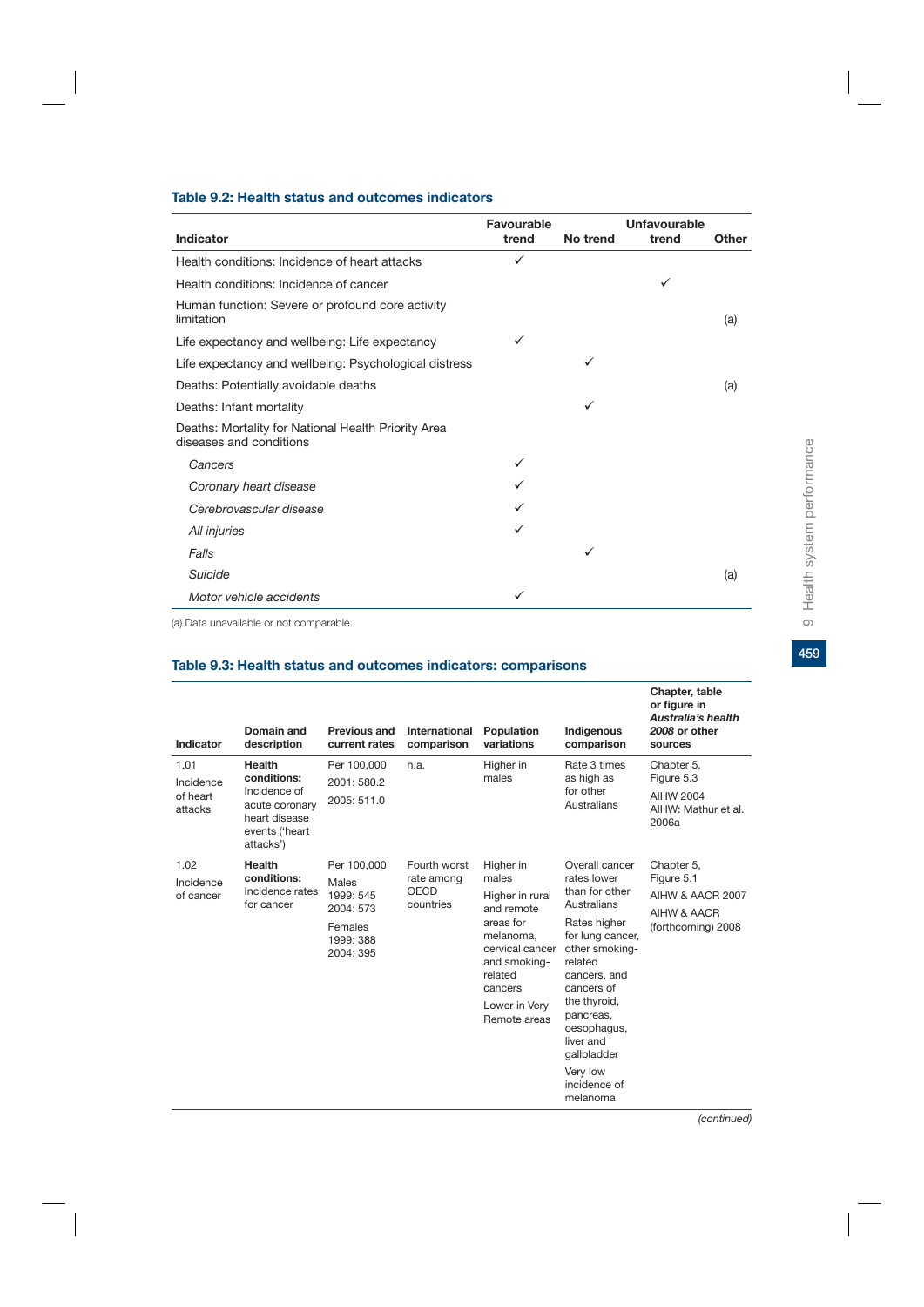# **Table 9.3 (continued): Health status and outcomes indicators: comparisons**

| Indicator                                                    | Domain and<br>description                                                                                                   | <b>Previous and</b><br>current rates                                                                                             | International<br>comparison                                                                                    | Population<br>variations                                                                                               | Indigenous<br>comparison                                                                                           | Chapter, table<br>or figure in<br><b>Australia's health</b><br>2008 or other<br>sources |
|--------------------------------------------------------------|-----------------------------------------------------------------------------------------------------------------------------|----------------------------------------------------------------------------------------------------------------------------------|----------------------------------------------------------------------------------------------------------------|------------------------------------------------------------------------------------------------------------------------|--------------------------------------------------------------------------------------------------------------------|-----------------------------------------------------------------------------------------|
| 1.03<br>Severe or<br>profound<br>core activity<br>limitation | Human<br>function:<br>Severe or<br>profound<br>core activity<br>limitation by<br>age and sex                                | 1998: 6.1%<br>2003: 6.3%                                                                                                         | n.a.                                                                                                           | Higher in<br>females<br>Increases<br>with age with<br>significant<br>increase in<br>those aged<br>65 years and<br>over | Rates twice as<br>high as in other<br>Australians<br>(people aged<br>18 years and<br>over in non-<br>remote areas) | Chapter 2, Table 2.9<br>AIHW 2005a<br><b>ABS &amp; AIHW 2005</b>                        |
| 1.04<br>Life<br>expectancy                                   | Life<br>expectancy<br>and wellbeing:<br>Life<br>expectancy<br>at birth                                                      | Males<br>1999-2001:<br>77.4 years<br>2003-2005:<br>78.5 years<br>Females<br>1999-2001:<br>82.6 years<br>2003-2005:<br>83.3 years | Second best<br>in world after<br>Japan                                                                         | Higher in<br>females<br><b>Highest in ACT</b><br>and lowest<br>in NT<br>Higher in<br>urban areas                       | About 17 years<br>lower than for<br>all Australians                                                                | Chapter 2, tables<br>2.3 and 2.4<br>ABS 2006a<br><b>WHO 2007</b>                        |
| 1.05<br>Psycho-<br>logical<br>distress                       | Life<br>expectancy<br>and wellbeing:<br>Levels of<br>psychological<br>distress as<br>measured by<br>the Kessler 10<br>scale | Per cent with<br>distress rated<br>as 'very high'<br>2001: 3.6%<br>2004-05:<br>3.8%                                              | n.a.                                                                                                           | Higher in<br>females                                                                                                   | n.a.                                                                                                               | Chapter 5,<br>Table 5.13                                                                |
| 1.06<br>Potentially<br>avoidable<br>deaths                   | Deaths:<br>Number of<br>potentially<br>avoidable<br>deaths                                                                  | Per 100,000<br><b>Males</b><br>2001: 232.1<br>Females<br>2001: 121.1                                                             | <b>Better rates</b><br>than New<br>Zealand,<br>except for<br>Indigenous<br>persons                             | Increases with<br>age<br>Higher for:<br>- males<br>– disadvan-<br>taged areas<br>- rural and<br>remote areas           | Almost 4<br>times the<br>rate of other<br>Australians                                                              | Chapter 2,<br>Table 2.16<br>Page et al. 2006                                            |
| 1.07<br>Infant<br>mortality                                  | <b>Deaths: Infant</b><br>mortality rate                                                                                     | Per 1,000 live<br>births<br>2001: 5.3<br>2005: 5.0                                                                               | Better than<br>the OECD<br>average<br>but ranked<br>almost<br>among the<br>worst third<br>of OECD<br>countries | Higher in<br>males                                                                                                     | Rate 2.5 to<br>3 times that<br>for other<br>Australians                                                            | Chapter 2,<br>Figure 2.3<br>ABS 2006a<br><b>OECD 2007</b>                               |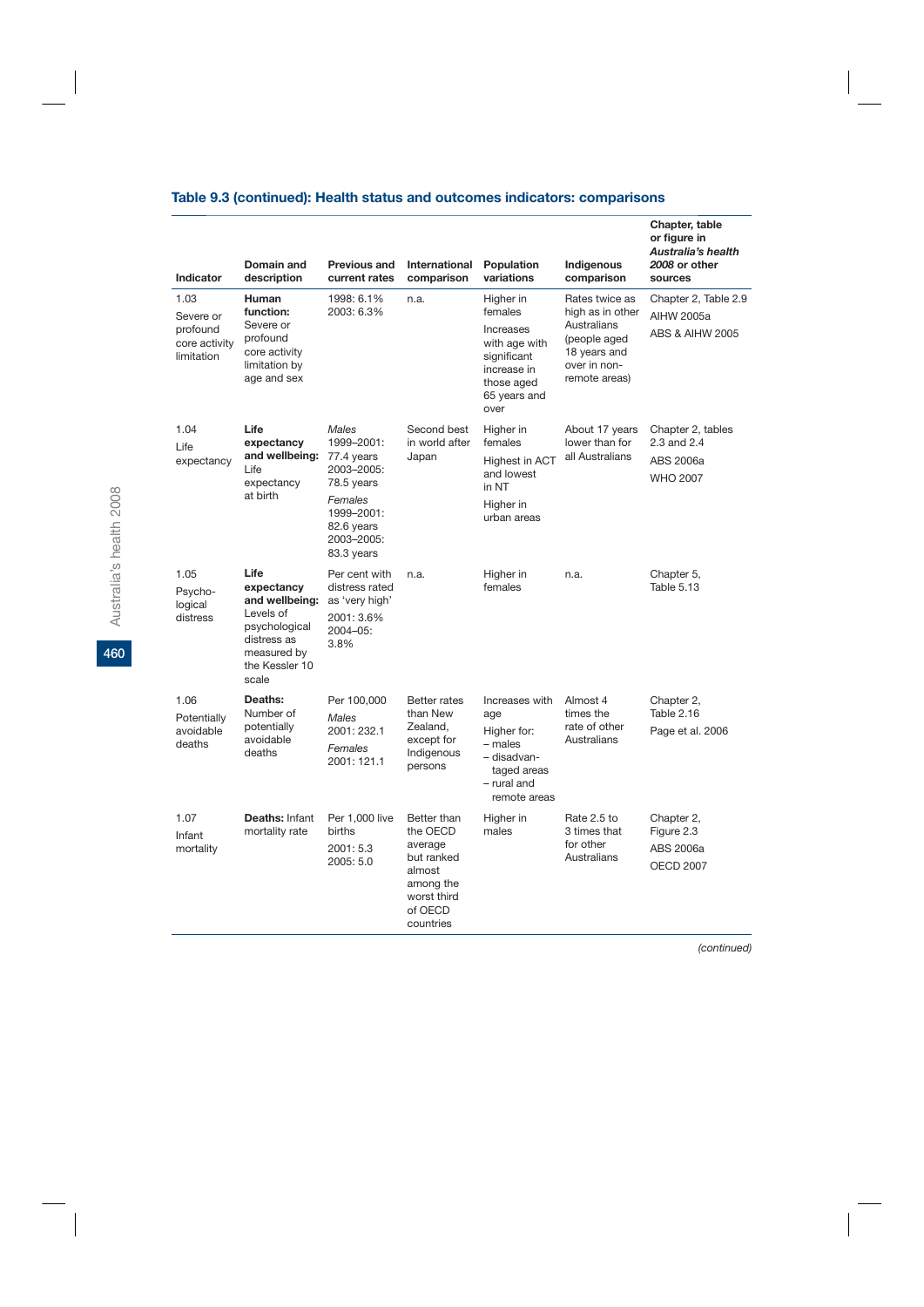|  |  | Table 9.3 (continued): Health status and outcomes indicators: comparisons |  |
|--|--|---------------------------------------------------------------------------|--|
|--|--|---------------------------------------------------------------------------|--|

|                                                                                               | Domain and                                                                                                 | <b>Previous and</b>                                                                                               | International                                                  | Population                                                                                                                                                                       | Indigenous                                                                                                         | Chapter, table<br>or figure in<br>Australia's health<br>2008 or other         |
|-----------------------------------------------------------------------------------------------|------------------------------------------------------------------------------------------------------------|-------------------------------------------------------------------------------------------------------------------|----------------------------------------------------------------|----------------------------------------------------------------------------------------------------------------------------------------------------------------------------------|--------------------------------------------------------------------------------------------------------------------|-------------------------------------------------------------------------------|
| Indicator                                                                                     | description                                                                                                | current rates                                                                                                     | comparison                                                     | variations                                                                                                                                                                       | comparison                                                                                                         | sources                                                                       |
| 1.08<br>Mortality<br>for National<br>Health<br>Priority Area<br>diseases<br>and<br>conditions | <b>Deaths: Death</b><br>rates for<br>National Health<br><b>Priority Area</b><br>diseases and<br>conditions | NHPA cancers<br>reported<br>in detail in<br>Chapter 5                                                             |                                                                |                                                                                                                                                                                  |                                                                                                                    |                                                                               |
|                                                                                               | <b>NHPA</b> cancers                                                                                        | Per 100,000<br>2001: 104.6<br>2005: 95.7                                                                          | Ranked in<br>the better<br>half of<br><b>OECD</b><br>countries | Higher in<br>males<br>Higher<br>all-cancer<br>mortality in<br>rural and<br>remote areas<br>Overseas-born<br>Australians<br>have a much<br>lower rate than<br>Australian-<br>born | Rate higher<br>than other<br>Australians for<br>lung cancer<br>and cervical<br>cancer among<br>the NHPA<br>cancers | Chapter 5, Table 5.2<br>AIHW & AACR 2007<br>AIHW & AACR<br>(forthcoming) 2008 |
|                                                                                               | Coronary<br>heart disease                                                                                  | Per 100,000<br>Males<br>2001: 175.7<br>2005: 136.9<br>Females<br>2001: 102.5<br>2005: 80.7                        | Better than<br>most other<br><b>OECD</b><br>countries          | Higher in<br>males<br>Higher in<br>disadvantaged<br>areas<br>Higher in rural<br>and remote<br>areas                                                                              | Rate 3 times<br>that for other<br>Australians                                                                      | Chapter 5,<br>figures 5.3, 5.4, 5.5<br><b>AIHW 2004</b><br>AIHW 2007b         |
|                                                                                               | Cerebro-<br>vascular<br>disease                                                                            | Per 100,000<br>Males<br>2001: 64.9<br>2005: 53.3<br>Females<br>2001: 59.9                                         |                                                                |                                                                                                                                                                                  | Rate twice<br>that for other<br>Australians                                                                        | Chapter 5,<br>Figure 5.5<br><b>AIHW 2007b</b>                                 |
|                                                                                               |                                                                                                            | 2005: 49.3                                                                                                        |                                                                |                                                                                                                                                                                  |                                                                                                                    |                                                                               |
|                                                                                               | All injury                                                                                                 | Per 100,000<br>Males<br>2001: 58.5<br>2004-05: 50.9<br>Females<br>2001: 22.2                                      | In the best<br>third of<br>OECD<br>countries                   | Higher in older<br>people<br>Increase with<br>remoteness                                                                                                                         | Rate 2.5 times<br>that for other<br>Australians                                                                    | Chapter 5,<br>Table 5.22<br><b>AIHW 2007b</b>                                 |
|                                                                                               | Falls                                                                                                      | 2004-05: 20.8<br>Per 100,000<br><b>Males</b><br>2001: 4.1<br>2004-05: 5.1<br>Females<br>2001: 2.4<br>2004-05: 3.6 | n.a.                                                           | Rates are<br>very high for<br>older people,<br>particularly<br>those aged<br>80 years and<br>over                                                                                | Rate similar for<br>Indigenous and<br>other males<br>and higher for<br>Indigenous<br>females than<br>other females | Chapter 5,<br>Table 5.22<br><b>AIHW 2007b</b>                                 |
|                                                                                               | Suicide                                                                                                    | Per 100,000<br><b>Males</b><br>2001: 20.3<br>2004-05: 15.3<br>Females<br>2001: 5.3<br>2004-05: 3.9                | n.a.                                                           | For males,<br>rates are<br>higher in their<br>30s and in<br>older age<br>groups                                                                                                  | Rate twice<br>that for other<br>Australians                                                                        | Chapter 5,<br>Table 5.22<br><b>AIHW 2007b</b>                                 |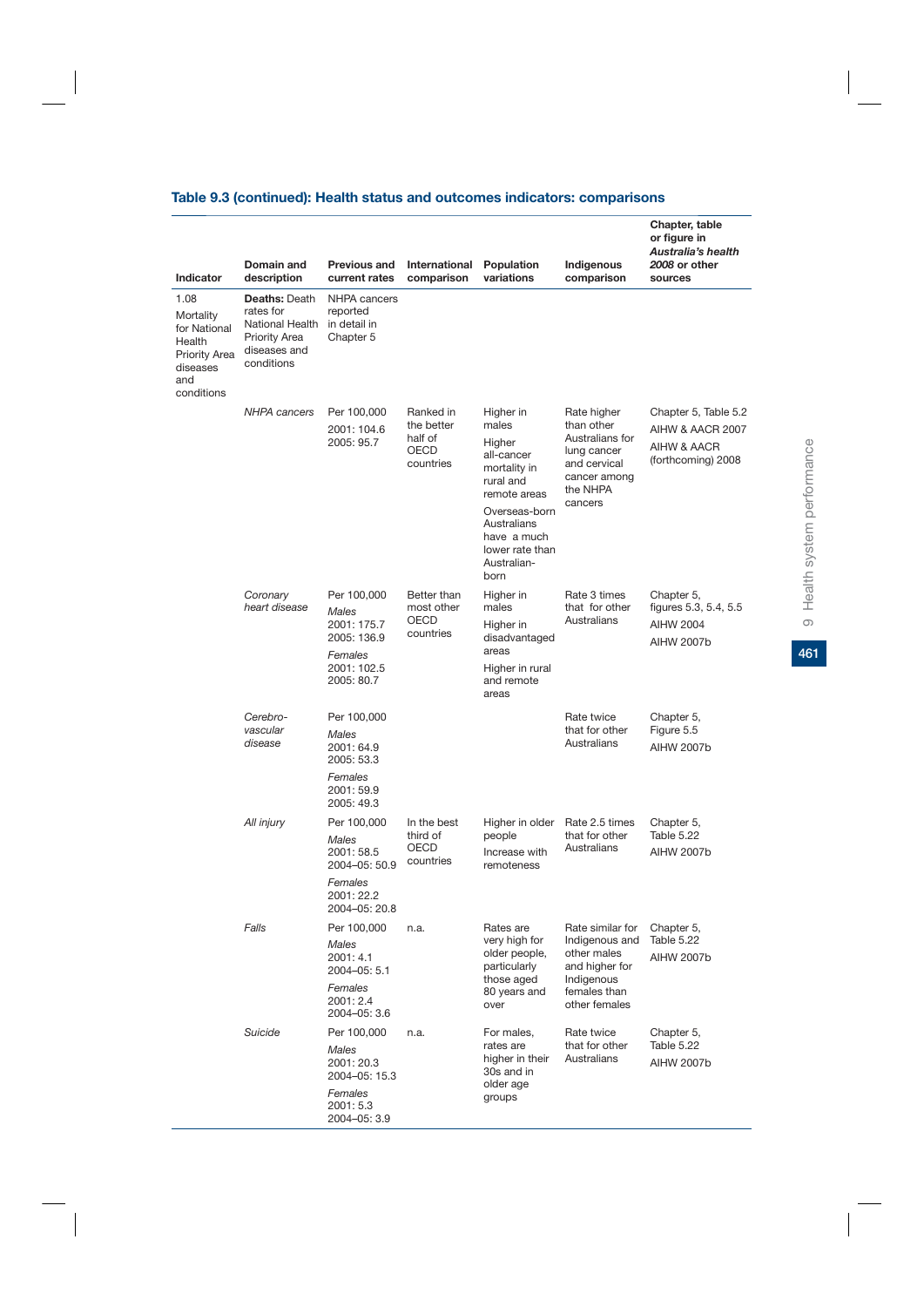### Current and previous rates

The 13 indicators in Tier 1 (tables 9.2 and 9.3) show that Australia's health status and outcomes have improved overall since the 2003 report, with a favourable change for most of the indicators. The notable exception was the incidence of cancer, Indicator 1.02, covering all cancers except non-melanoma skin cancers. It showed an unfavourable change over the period between 1999 and 2004, although the level in 2004 was slightly lower than in 1994. Further information on trends in cancer incidence is included in Chapter 5.

Australians are generally living longer; life expectancy at birth increased between 2001 and 2005. Males can now expect to live to 78.5 years on average and females to 83.3 years, an increase of 1.1 years and 0.7 years respectively. The incidence of heart attacks fell from 580 per 100,000 to 511 per 100,000 between 2001 and 2005.

Deaths from diseases and injuries that are National Health Priority Areas (NHPA) provide a means of assessing the performance of programs aimed at these priority areas. Death rates for coronary heart disease and cerebrovascular disease decreased for both males and females between 2001 and 2005. Deaths from cerebrovascular disease fell from 65.2 to 53.3 per 100,000 for males and from 59.9 to 49.3 for females, and coronary heart disease deaths fell from 175.7 to 136.9 per 100,000 for males and 102.5 to 80.7 for females. In contrast to the trend for overall cancer incidence, deaths from NHPA cancers—eight cancers only—fell between 2001 and 2005 from 104.6 to 95.7 per 100,000 persons, reflecting the favourable trend for this indicator. Deaths due to injury over 2001–2004 also show a favourable trend and decreased from 58.5 to 50.9 per 100,000 for males and 22.2 to 20.8 per 100,000 for females.

Although death rates for suicide appear to have fallen, these deaths have been underenumerated in recent years, so the actual trend in suicide deaths is not clear (ABS 2005).

### International comparison

Australia's rank among other countries varies considerably across Tier 1 indicators. Australia rates favourably against other OECD countries on current figures for life expectancy and death rates for NHPA cancers and coronary heart disease. However, Australia rates unfavourably for current rates of cancer incidence and death due to injury. And although Australia's infant mortality rates are lower than the OECD average, they are close to the worst third of member countries on this measure.

Note that the death rates for NHPA cancers place Australia in the better half of OECD countries whereas the incidence for overall cancer places the country in the worst third. This may indicate that Australia's health system compares favourably with other OECD countries in relation to treating cancer, less favourably in relation to preventing it, more favourably in detecting cancer early, or all of these possibilities. It should also be noted that there are hundreds of different cancers and similarly the eight NHPA cancers are quite disparate in their features. This means that rates for overall cancer or for other cancer groupings can mask many variations in success for individual cancers.

### Population variations

Tier 1 indicators reflect that people in rural and remote areas have a lower life expectancy and a generally higher incidence of death and disease from reported conditions. This applies to deaths from cardiovascular disease and to cancer incidence and deaths, for example.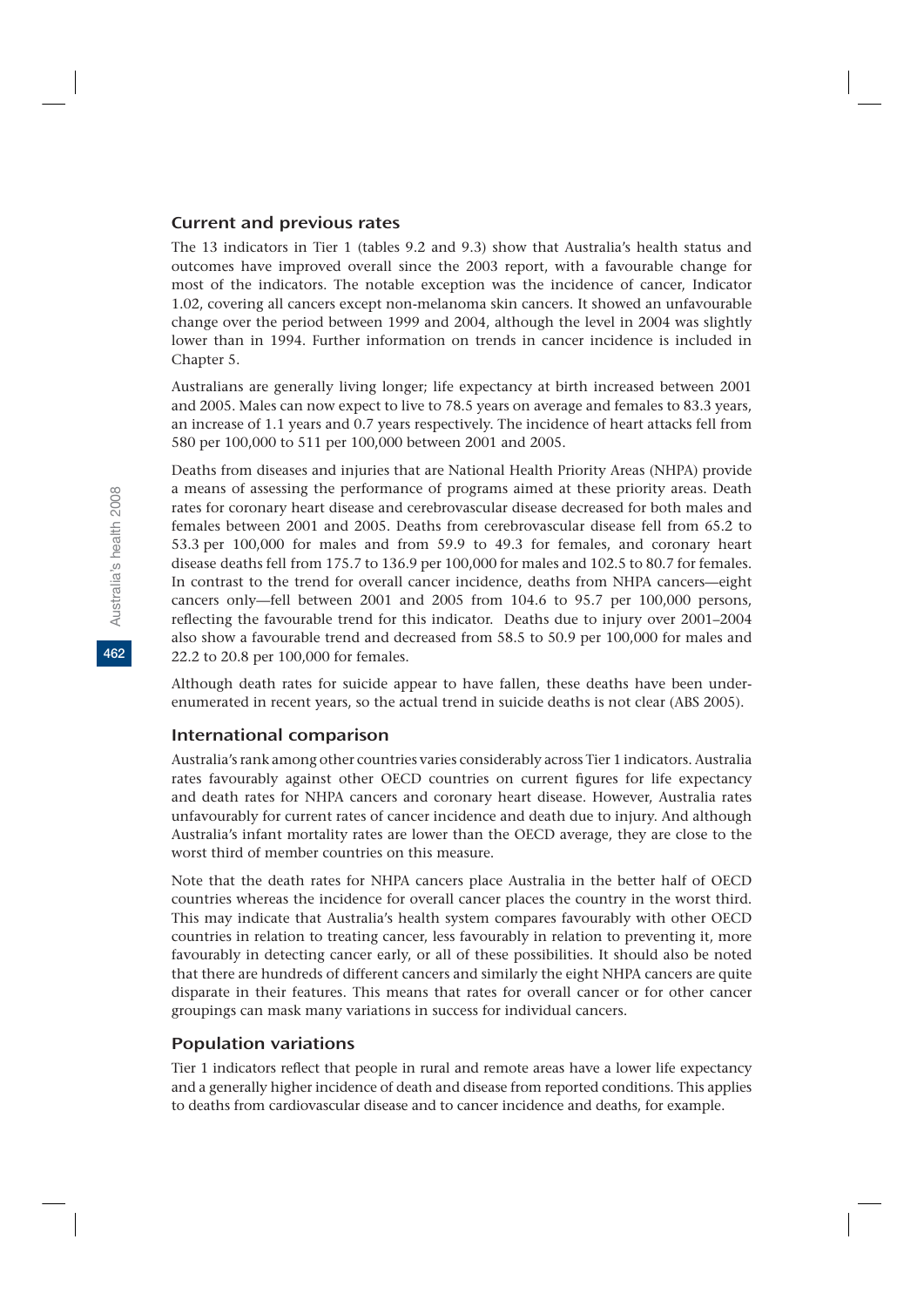463

Many of the Tier 1 indicator levels also vary with sex and socioeconomic status. Males fare worse than females on all indicators except severe or profound core activity limitation, psychological distress and deaths due to falls. Rates of potentially avoidable deaths and deaths from coronary heart disease are higher in populations with low socioeconomic status.

### Indigenous comparison

Where these comparisons are provided, rates for Indigenous Australians across all Tier 1 indicators compare unfavourably with those of non-Indigenous Australians. Life expectancy for Indigenous Australians is, on average, 17 years less than for non-Indigenous Australians. Infant mortality rates are around three times those of non-Indigenous infants and the incidence rates for heart attack and cancer (except for melanomas) for Indigenous Australians are also higher.

Rates of potentially avoidable deaths (explained further in Chapter 2) in the Indigenous population are almost four times those of other Australians. The death rates for National Health Priority Area diseases such as some cancers, falls, suicide and cardiovascular diseases are also higher in Indigenous populations.

### Tier 2: Determinants of health

'Determinants of health' is a term used for factors that affect health at the individual or population level. As detailed in Chapter 4, they are the key to the prevention of disease and injury and help explain and predict trends and inequalities in health. They can be environmental, socioeconomic, behavioural and biomedical, and can act more directly to cause disease (such as tobacco smoking) or be further back in the causal chain and act via a number of intermediary causes (such as socioeconomic status). Individuals have a degree of control over some determinants (such as physical inactivity), but other determinants act mainly or entirely at a population level (such as the fluoridation of drinking water).

Tier 2 of the framework organises indicators of determinants of the health of Australians into five dimensions (see Table 9.4):

- *Environmental factors* are summarised with one indicator relating to local environments (smoking in the home) and another relating to the population-wide environment (availability of fluoridated water).
- *Socioeconomic factors* are summarised with an indicator of income inequality across the population.
- *Community capacity* is measured in terms of the level of informal care.
- *Health behaviours* are summarised using four indicators that relate to many chronic diseases and a measure that reflects several of the behaviours, namely overweight and obesity.
- *Person-related factors* are represented by indicators of low birthweight and high blood pressure, both risk factors for a range of health conditions.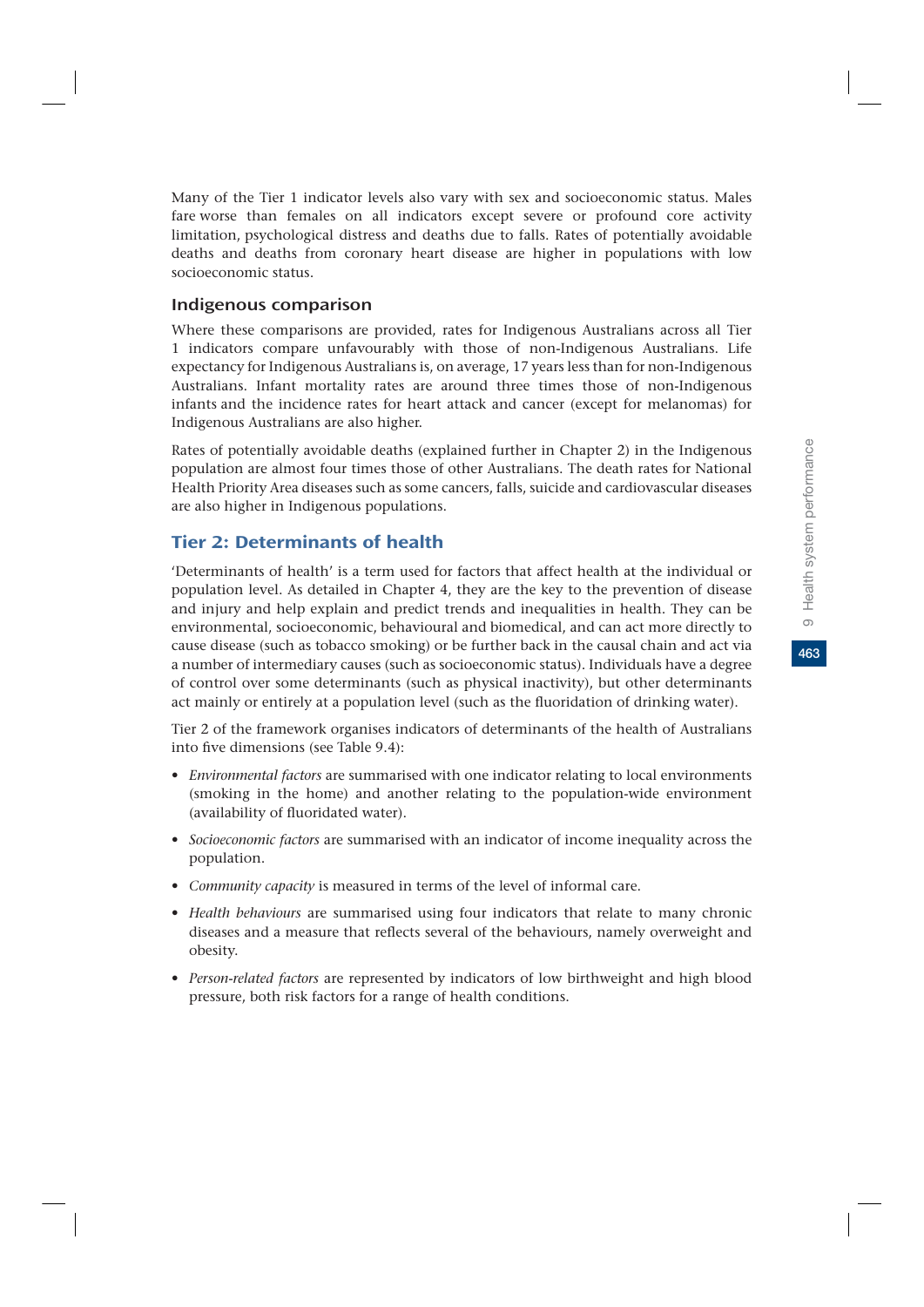### **Table 9.4 Determinants of health indicators**

|                                                                         | Favourable |          | Unfavourable |       |
|-------------------------------------------------------------------------|------------|----------|--------------|-------|
| Indicator                                                               | trend      | No trend | trend        | Other |
| Environmental factors: Children exposed to tobacco<br>smoke in the home | ✓          |          |              |       |
| Environmental factors: Availability of fluoridated<br>water             |            |          |              | (a)   |
| Socioeconomic factors: Income inequity                                  |            |          |              |       |
| Community capacity: Informal care                                       |            |          |              | (b)   |
| Health behaviours: Adult smoking                                        | ✓          |          |              |       |
| Health behaviours: Risky alcohol consumption                            |            | ✓        |              |       |
| Health behaviours: Fruit and vegetable intake                           |            |          |              |       |
| Fruit intake                                                            |            | ✓        |              |       |
| Vegetable intake                                                        |            |          |              | (a)   |
| Health behaviours: Physical activity                                    |            | ✓        |              |       |
| Health behaviours: Overweight and obesity                               |            |          |              |       |
| Overweight (but not obese)                                              |            |          |              |       |
| Obesity                                                                 |            |          |              |       |
| Person-related factors: Low birthweight babies                          |            |          |              |       |
| Person-related factors: High blood pressure                             |            |          |              | (a)   |
|                                                                         |            |          |              |       |

(a) Data unavailable or not comparable.

(b) Unclear which direction of change would be favourable or unfavourable.

### **Table 9.5: Determinants of health indicators: comparisons**

| Indicator                                                         | Domain and<br>description                                                                                                                                                                                                    | Previous and<br>current rates                        | International<br>comparison | Population<br>variations                                                                                            | Indigenous<br>comparison                        | Chapter, table<br>or figure in<br>Australia's<br>health 2008 or<br>other sources |
|-------------------------------------------------------------------|------------------------------------------------------------------------------------------------------------------------------------------------------------------------------------------------------------------------------|------------------------------------------------------|-----------------------------|---------------------------------------------------------------------------------------------------------------------|-------------------------------------------------|----------------------------------------------------------------------------------|
| 2.01<br>Children<br>exposed<br>to tobacco<br>smoke in the<br>home | Environmental<br>factors:<br>Proportion of<br>households<br>with dependent<br>children (0-14<br>years) where<br>adults report<br>smoking inside                                                                              | 2001: 19.7%<br>2007: 7.8%<br>(Any smoking<br>inside) | n.a.                        | n.a.                                                                                                                | Rate 1.5 times<br>that for other<br>Australians | Chapter 4,<br><b>Table 4.13</b><br>AIHW 2007b                                    |
| 2.02<br>Availability of<br>fluoridated<br>water                   | Environmental<br>factors:<br>Proportion of the<br>population served<br>by a reticulated<br>water supply<br>that provides<br>satisfactory<br>fluoride levels<br>whether artificially<br>fluoridated or<br>naturally occurring | 2001: 69%                                            | n.a.                        | Significant<br>variation<br>between<br>states and<br>territories due<br>to differences<br>in government<br>policies | n.a.                                            | Chapter 4,<br>Box 4.1                                                            |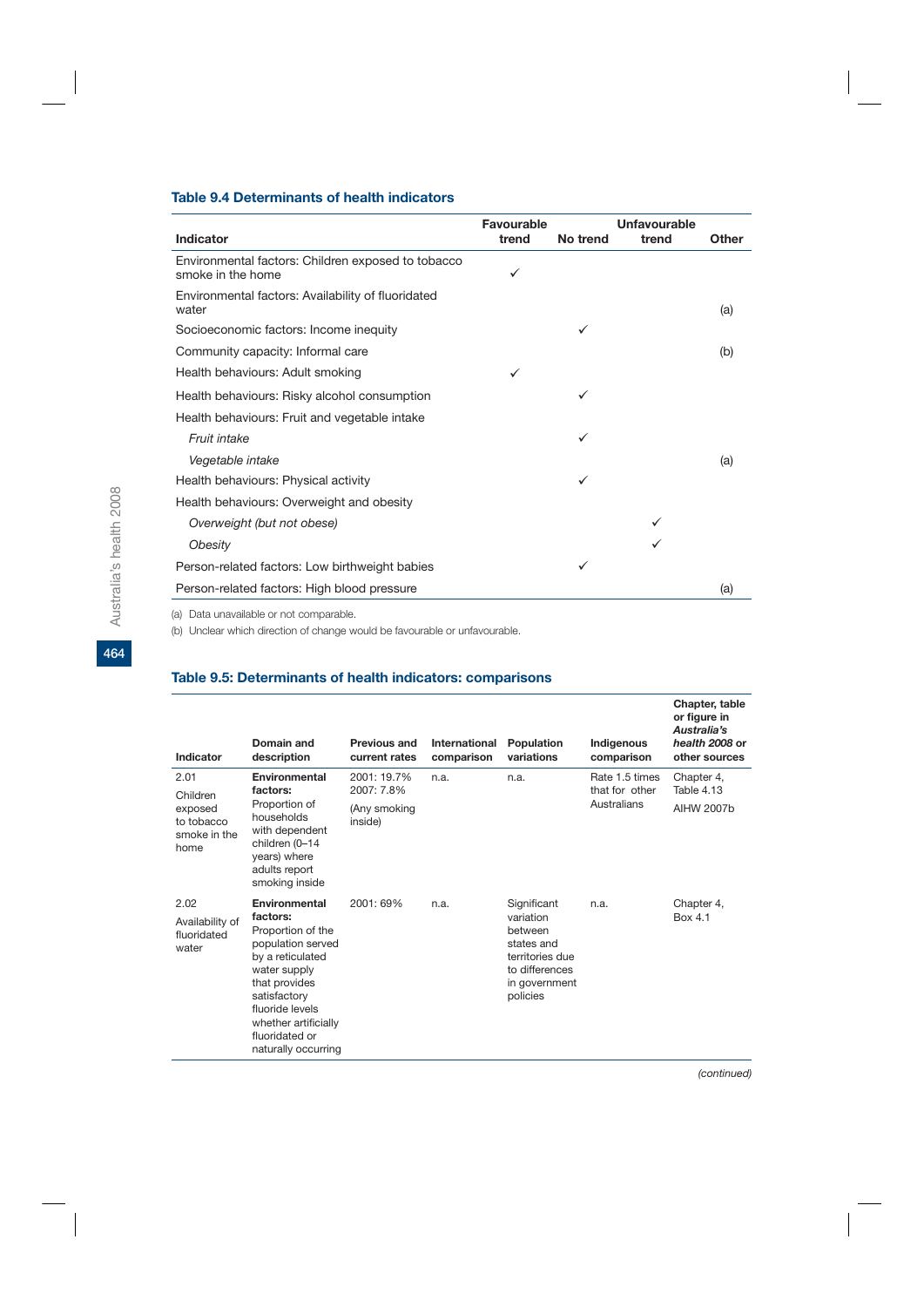### **Table 9.5 (continued): Determinants of health indicators: comparisons**

| <b>Indicator</b>                         | Domain and<br>description                                                                                                                                                                      | Previous and<br>current rates                                                                                      | International<br>comparison         | Population<br>variations                                                                            | Indigenous<br>comparison                                                    | Chapter, table<br>or figure in<br>Australia's<br>health 2008 or<br>other sources |
|------------------------------------------|------------------------------------------------------------------------------------------------------------------------------------------------------------------------------------------------|--------------------------------------------------------------------------------------------------------------------|-------------------------------------|-----------------------------------------------------------------------------------------------------|-----------------------------------------------------------------------------|----------------------------------------------------------------------------------|
| 2.03<br>Income<br>inequity               | Socioeconomic<br>factors: Ratio<br>of equivalised<br>weekly incomes<br>at the 80th<br>percentile to the<br>20th percentile<br>income                                                           | 2000-01: 2.63<br>2005-06: 2.55                                                                                     | n.a.                                | n.a.                                                                                                | n.a.                                                                        | Chapter 4,<br>Table 4.9                                                          |
| 2.04<br>Informal care                    | Community<br>capacity:<br>Percentage<br>of population<br>engaged in<br>informal care                                                                                                           | Per cent as<br>primary carers<br>Males<br>1998: 1.4%<br>2003: 1.7%<br>Females<br>1998: 3.4%<br>2003: 4.3%          | n.a.                                | n.a.                                                                                                | n.a.                                                                        | Chapter 8,<br>Table 8.29                                                         |
| 2.05<br>Adult<br>smoking                 | <b>Health</b><br>behaviours:<br>Proportion of<br>people aged 14<br>years and over<br>who are daily<br>smokers<br>Proportion of<br>people aged 18<br>years and over<br>who are daily<br>smokers | Aged 14 years<br>and over<br>2001: 19.5%<br>2007: 16.6%<br>Aged 18 years<br>and over<br>2001: 24.0%<br>2007: 17.5% | Among the<br>best OECD<br>countries | Higher in<br>males<br>Higher in rural<br>and remote<br>areas<br>Higher in<br>disadvantaged<br>areas | Rates double<br>those of other<br>Australians                               | Chapter 4,<br>Figure 4.6                                                         |
| 2.06<br>Risky alcohol<br>consumption     | <b>Health</b><br>behaviours:<br>Proportion of the<br>population aged<br>18 years and over<br>at risk of long-<br>term harm from<br>alcohol                                                     | 2001: 10.8%<br>2007: 13.4%                                                                                         | n.a.                                | Similar for<br>males and<br>females                                                                 | Rates similar to Chapter 4,<br>those of other<br>Australians                | Table 4.15<br>ABS 2006b                                                          |
| 2.07<br>Fruit and<br>vegetable<br>intake | <b>Health</b><br>behaviours:<br>Proportion of<br>people eating<br>sufficient daily<br>serves of fruit and<br>vegetables                                                                        |                                                                                                                    |                                     |                                                                                                     |                                                                             |                                                                                  |
|                                          | Fruit<br>consumption                                                                                                                                                                           | Males<br>2001: 47%<br>2004-05: 48%<br>Females<br>2001: 58%<br>2004-05: 60%                                         | n.a.                                | Consumption<br>improves with<br>increasing age                                                      | Fruit<br>consumption<br>rate similar to<br>that of other<br>Australians     | Chapter 4,<br>Figure 4.11<br>ABS 2006b                                           |
|                                          | Vegetable<br>consumption                                                                                                                                                                       | Males<br>2004-05: 12%<br>Females<br>2004-05: 16%                                                                   | n.a.                                | Consumption<br>improves with<br>increasing age                                                      | Vegetable<br>consumption<br>rate similar to<br>that of other<br>Australians | Chapter 4,<br>Figure 4.11<br>ABS 2006b                                           |

465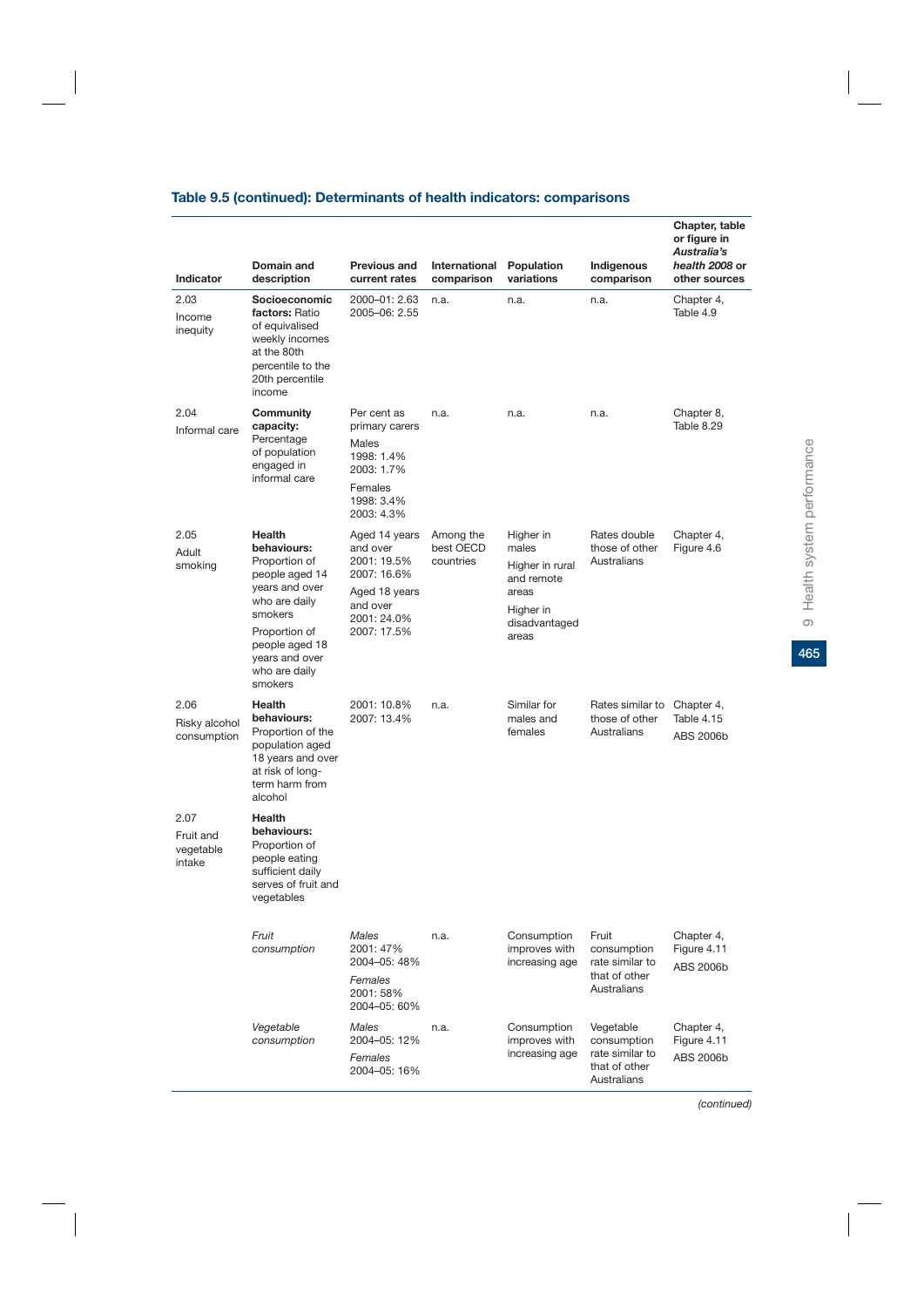# **Table 9.5 (continued): Determinants of health indicators: comparisons**

|                                      | Domain and                                                                                                                                                        | Previous and                                                               | International                                                                                                                                         |                                                                                                    |                                                                                  | Chapter, table<br>or figure in<br>Australia's<br>health 2008 or |
|--------------------------------------|-------------------------------------------------------------------------------------------------------------------------------------------------------------------|----------------------------------------------------------------------------|-------------------------------------------------------------------------------------------------------------------------------------------------------|----------------------------------------------------------------------------------------------------|----------------------------------------------------------------------------------|-----------------------------------------------------------------|
| Indicator                            | description                                                                                                                                                       | current rates                                                              | comparison                                                                                                                                            | Population<br>variations                                                                           | Indigenous<br>comparison                                                         | other sources                                                   |
| 2.08<br>Physical<br>activity         | <b>Health</b><br>behaviours:<br>Proportion<br>of adults<br>insufficiently<br>physically active<br>to obtain a health<br>benefit                                   | 2000: 54%<br>2004: 50%                                                     | n.a.                                                                                                                                                  | Females are<br>less active<br>than males                                                           | Rates similar to<br>those of other<br>Australians                                | Chapter 4,<br>Figure 4.9                                        |
| 2.09<br>Overweight<br>and obesity    | <b>Health</b><br>behaviours:<br>Proportion of<br>adults overweight<br>or obese                                                                                    |                                                                            |                                                                                                                                                       |                                                                                                    |                                                                                  |                                                                 |
|                                      | Overweight<br>(but not obese)                                                                                                                                     | <b>Males</b><br>2001: 42%<br>2004-05: 41%                                  |                                                                                                                                                       | Increases<br>with age but<br>declines after                                                        | Rates lower<br>than those<br>of other<br>Australians                             | Chapter 4,<br>Figure 4.19                                       |
|                                      |                                                                                                                                                                   | Females<br>2001: 25%<br>2004-05: 25%                                       |                                                                                                                                                       | age 65 years<br>Higher in<br>disadvantaged<br>areas                                                |                                                                                  |                                                                 |
|                                      | Obesity                                                                                                                                                           | Males<br>2001: 16%<br>2004-05: 19%<br>Females<br>2001: 17%<br>2004-05: 17% | Similar rates<br>of obesity to<br>Canada and<br>the United<br>Kingdom<br>Better than<br>the United<br>States but<br>worse than<br>France and<br>Japan | Increases<br>with age but<br>declines after<br>age 65 years<br>Higher in<br>disadvantaged<br>areas | Obesity rates<br>twice those<br>of other<br>Australians                          | Chapter 4,<br>Figure 4.19                                       |
| 2.10<br>Low<br>birthweight<br>babies | Person-related<br>factors:<br>Proportion of<br>babies who are<br>low birthweight                                                                                  | 1999: 6.2%<br>2005: 6.4%                                                   | Similar to<br>the OECD<br>average                                                                                                                     | Higher for<br>female babies                                                                        | Rates more<br>than twice<br>those of<br>babies of other<br>Australian<br>mothers | Chapter 6,<br>Table 6.2<br>Laws et al.<br>2007                  |
| 2.11<br>High blood<br>pressure       | Person-related<br>factors:<br>Proportion of<br>persons aged<br>25 years and<br>over with high<br>blood pressure<br>or on medication<br>for high blood<br>pressure | 1999-2000:<br>30%                                                          | n.a.                                                                                                                                                  | Slightly higher<br>for males<br>Rates increase<br>sharply with<br>increasing age                   | Rates 1.6<br>times those<br>of other<br>Australians                              | Chapter 4,<br>Figure 4.15                                       |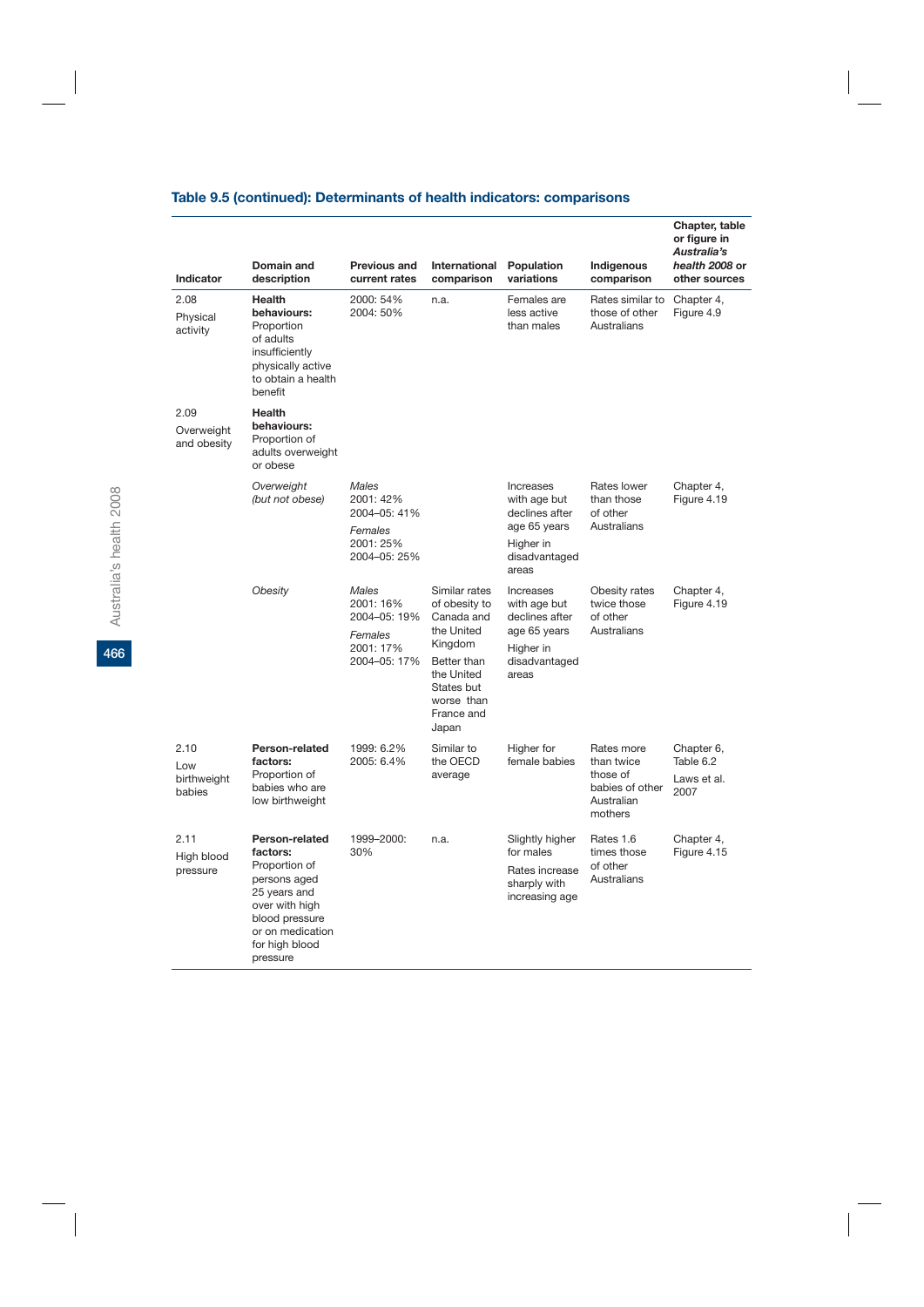467

# Current and previous rates

The 11 indicators in Tier 2 do not indicate an overall trend in the determinants of health in Australia since the 2003 report. A favourable trend has been occurring for the proportion of children exposed to cigarette smoke in the home (decreased from 19.7% in 2001 to 7.8% in 2007) and the proportion of smokers aged over 14 years in the population (decreased from 19.5% in 2001 to 16.6% in 2007). However, there is an unfavourable trend in overweight and obesity rates overall, although this is not readily seen in the period between 2001 and 2004–05. For two of the indicators, no new data were available, and for a number of other indicators no overall trend was able to be determined, even though the reported rates may have changed since the last report.

# International comparison

Australia compares favourably with other OECD countries for one of three NHPC indicators of determinants where international data are available, ranking among the best of the OECD countries for tobacco smoking. However, rates of overweight and obese people in Australia are among the worst for OECD countries. Australia rates better than the United States of America, similar to Canada and the United Kingdom and worse than countries such as France and Japan.

The rate of low birthweight babies born in Australia is similar to the average OECD rate.

# Population variations

For a number of health determinants, results for males were less favourable than for females. Participation in smoking is higher among males than females, and males are more likely to be overweight or obese and have high blood pressure. Consumption of fruit and vegetables is higher among females than males, with consumption increasing with age. However, females are less likely to be sufficiently physically active and are more likely to be of low birthweight. Females are more often engaged in informal care than males.

Smoking rates are higher in disadvantaged and rural and remote areas, with males smoking more than females. Rates of obesity also increase in areas of higher disadvantage.

Availability of fluoridated water varies between states and territories because of local government decisions.

# Indigenous comparison

Levels of health determinants for Indigenous Australians, where available, are consistently less favourable than for other Australians. This is in keeping with the poorer health status of Indigenous Australians reflected in Tier 1 indicators. They are more likely to be exposed to tobacco smoking in the home as children and twice as likely to be adult smokers as non-Indigenous Australians are. They are also twice as likely to be obese, and rates of high blood pressure are higher in this population.

As illustrated in Tier 1, the rates of Indigenous infant mortality are around three times those of non-Indigenous infants, and the rate of babies born with low birthweight in Indigenous populations is more than twice as high.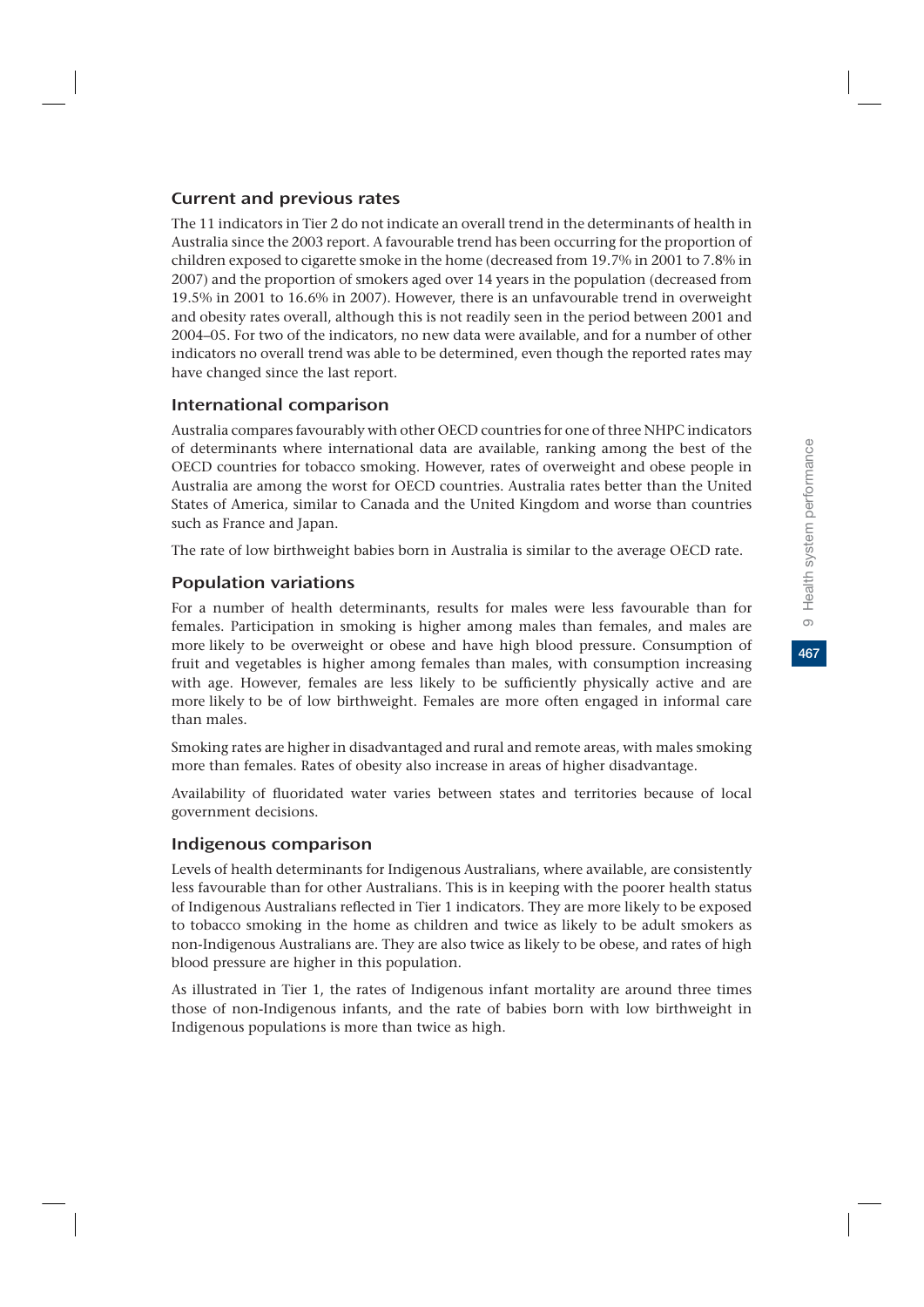### Tier 3: Health system performance

The health-care system may be viewed as a combination of the various service categories and interventions of the health-care system. It incorporates population health, primary care, acute care and continuing care, and features considerable overlap of services and functions between them. This tier of indicators brings together performance reporting on the range of components of the health system to create a view of the system's performance as a whole. Some indicators relate to the desired outcomes of interventions in terms of health status or determinants of health. Others are measures of the process of the intervention, with the assumption that a high-quality process will produce a good health outcome.

The tier has nine dimensions against which the indicators are presented:

- *Effectiveness* focuses on whether there have been gains in health status or health determinants that suggest that interventions have been effective. It is assessed using nine indicators that cover aspects of population health, primary care, acute care and continuing care, and a range of acute and chronic health conditions.
- v *Appropriateness* aims at whether interventions are undertaken according to 'best practice'. Four indicators cover aspects of primary and acute care.
- v *Efficiency* of the system is assessed as the cost of service provision, represented by two indicators of the efficiency of acute care.
- v *Responsiveness* is gauged by a measure of waiting times in emergency departments that can also be regarded as a measure of accessibility.
- v *Accessibility* of care uses three indicators relevant to primary and acute care, relating to cost of care, geographical accessibility and waiting times.
- v *Safe care* is assessed using a process indicator for safety in primary care, and an outcome indicator for acute care.
- v *Continuous care* relates to how the sectors of the health-care system work together. It is measured using two indicators relating to the links between primary care and other care.
- v *Capable care* is defined by the NHPC as the capacity to provide a health service based on skills and knowledge. It is indicated by a measure of accreditation in general practice.
- v *Sustainability* of the health system is defined as capacity to provide infrastructure, such as workforce, facilities and equipment, and be innovative and respond to emerging needs. It is assessed using indicators relating to the health workforce.

The National Health Performance Framework does not include any single dimension identified as 'quality'. Instead, quality has been considered by the NHPC as an integral part of the health system performance tier. The NHPC notes that the dimensions considered in determining the quality of the system are very similar to those measuring health system performance, and that the overall performance of the system cannot be assessed through a single dimension. Thus, a system that is performing well could be defined as delivering interventions of a high quality, assessed using indicators relating to each of the Tier 3 dimensions.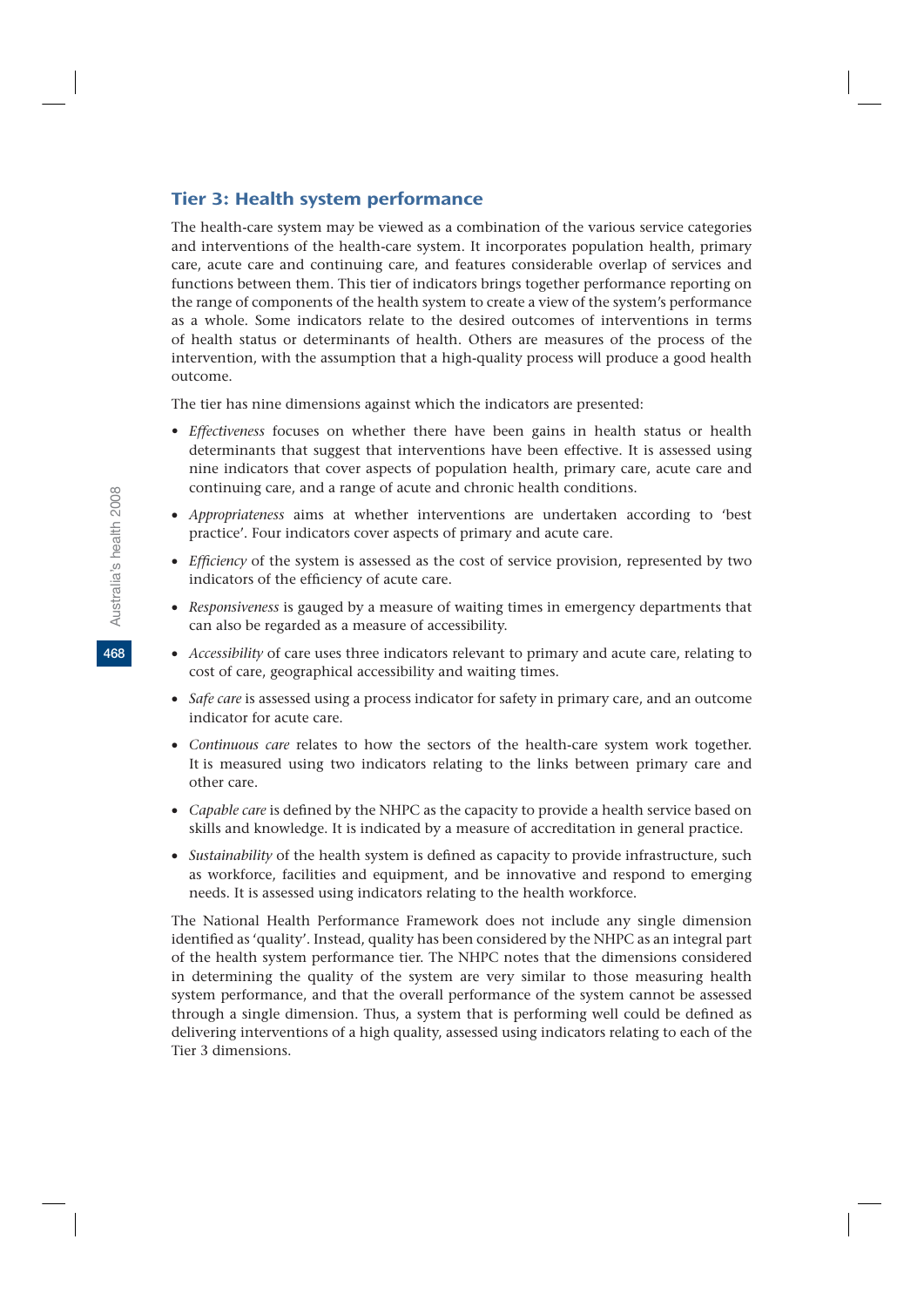### **Table 9.6: Health system performance indicators**

| Indicator                                                             | Favourable<br>trend | No trend | <b>Unfavourable</b><br>trend | Other |
|-----------------------------------------------------------------------|---------------------|----------|------------------------------|-------|
| Effective: Unsafe sharing of needles                                  |                     |          |                              |       |
| Effective: Teenage purchase of cigarettes                             | ✓                   |          |                              |       |
| Effective: Cervical screening                                         |                     | ✓        |                              |       |
| Effective: Breast cancer screening                                    |                     |          |                              |       |
| Effective: Childhood immunisation                                     |                     |          |                              |       |
| Effective: Influenza vaccination                                      |                     |          |                              |       |
| Effective: Potentially preventable hospitalisations                   |                     |          |                              |       |
| Effective: Survival following acute coronary<br>heart disease         | ✓                   |          |                              |       |
| Effective: Cancer survival                                            |                     |          |                              |       |
| Appropriate: Appropriate use of antibiotics                           |                     |          |                              |       |
| Appropriate: Management of diabetes                                   |                     |          |                              | (a)   |
| Appropriate: Delivery by caesarean section                            |                     |          |                              | (b)   |
| Appropriate: Hysterectomy rate                                        |                     |          |                              | (b)   |
| <b>Efficient: Hospital costs</b>                                      |                     |          |                              | (a)   |
| Efficient: Length of stay in hospital                                 | ✓                   |          |                              |       |
| Responsive: Waiting times in emergency<br>departments                 |                     |          |                              |       |
| Accessible: Bulk-billing for non-referred (GP)<br>attendances         | ✓                   |          |                              |       |
| Accessible: Availability of GP services                               |                     |          |                              |       |
| Accessible: Access to elective surgery                                |                     |          | ✓                            |       |
| Safe: Electronic prescribing and clinical data in<br>general practice | ✓                   |          |                              |       |
| Safe: Adverse events treated in hospitals                             |                     |          |                              | (a)   |
| Continuous: Enhanced primary care services                            |                     |          |                              |       |
| Continuous: Health assessments by GPs                                 |                     |          |                              |       |
| Capable: Accreditation in general practice                            |                     |          |                              |       |
| Sustainable: Health workforce-graduates                               |                     |          |                              |       |
| Sustainable: Health workforce aged over 55 years                      |                     |          |                              |       |

(a) Data unavailable or not comparable.

(b) Unclear which direction of change would be favourable or unfavourable.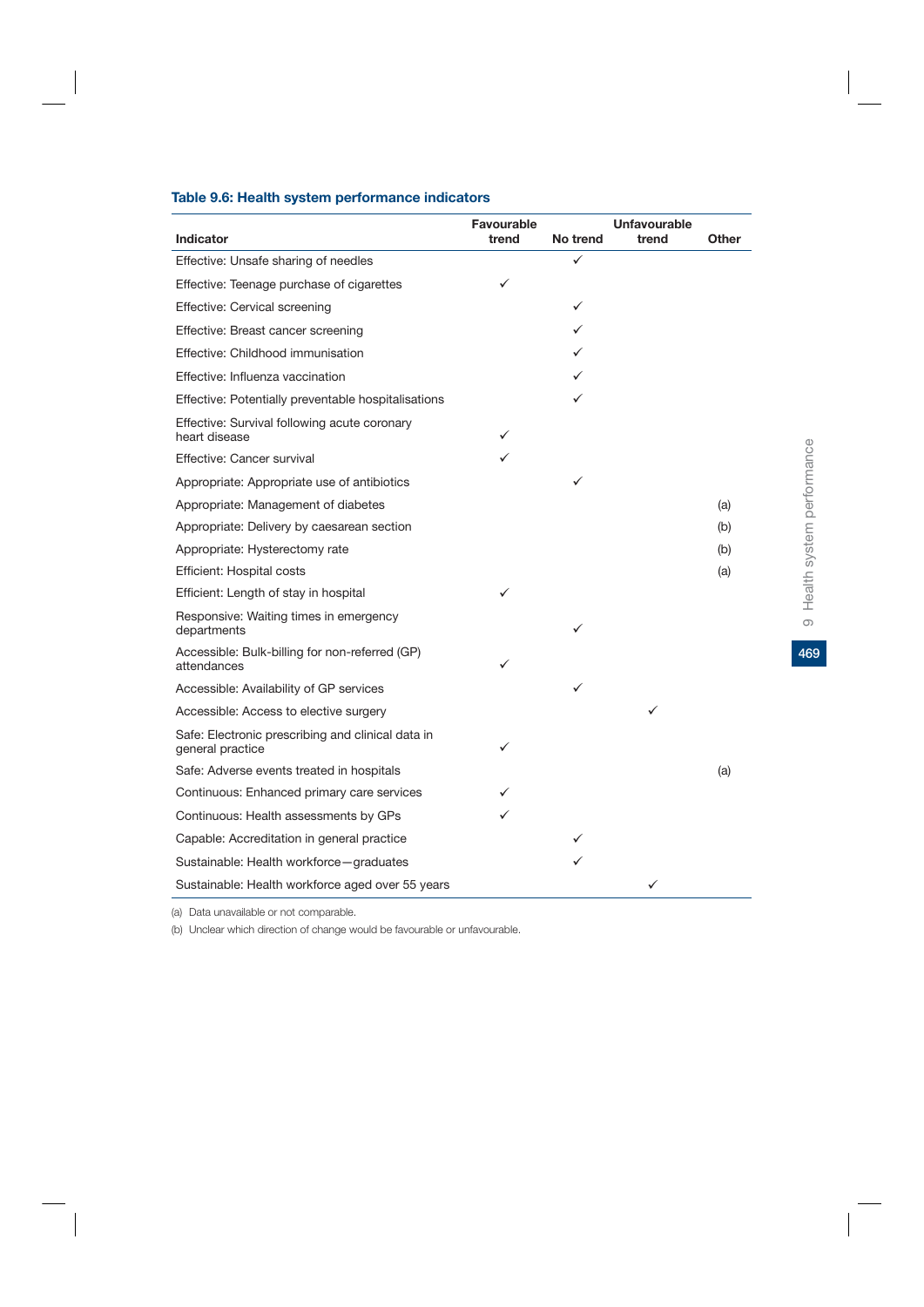| Table 9.7: Health system performance indicators: comparisons |  |  |  |  |  |
|--------------------------------------------------------------|--|--|--|--|--|
|--------------------------------------------------------------|--|--|--|--|--|

| <b>Indicator</b>                             | Domain and<br>description                                                                                                                                                                               | <b>Previous and</b><br>current rates                                                           | <b>Population variations</b>                                       | Indigenous<br>comparison                            | Chapter, table<br>or figure in<br>Australia's<br>health 2008 or<br>other sources |
|----------------------------------------------|---------------------------------------------------------------------------------------------------------------------------------------------------------------------------------------------------------|------------------------------------------------------------------------------------------------|--------------------------------------------------------------------|-----------------------------------------------------|----------------------------------------------------------------------------------|
| 3.01<br>Unsafe sharing of<br>needles         | <b>Effective:</b><br>Percentage of<br>injecting drug<br>users, participating<br>in surveys carried<br>out at needle and<br>syringe programs,<br>who report recent<br>sharing of needles<br>and syringes | 2001: 14%<br>2006: 13%                                                                         | n.a.                                                               | n.a.                                                | Chapter 4,<br>Section 4.5,<br>p145                                               |
| 3.02<br>Teenage<br>purchase of<br>cigarettes | <b>Effective:</b><br>Percentage of<br>teenage smokers<br>who personally<br>purchased their<br>most recent<br>cigarette                                                                                  | Aged 12-15<br>years<br>1999: 21%<br>2005: 17%<br>Aged 16–17<br>years<br>1999: 48%<br>2005: 29% | n.a.                                                               | n.a.                                                | Chapter 4,<br>Figure 4.7                                                         |
| 3.03                                         | <b>Effective: Cervical</b>                                                                                                                                                                              | 2000-2001:<br>63%                                                                              | Highest among those<br>aged 45-59 years                            | n.a.                                                | Chapter 7,<br>tables 7.3<br>and $7.4$                                            |
| Cervical<br>screening                        | screening rates<br>for women within<br>national target<br>groups                                                                                                                                        | 2004-2005:<br>61%                                                                              | Lowest among those<br>under 30 years and<br>aged 60 years and over |                                                     |                                                                                  |
|                                              |                                                                                                                                                                                                         |                                                                                                | Highest in Major Cities<br>and lowest in Very<br>Remote areas      |                                                     |                                                                                  |
|                                              |                                                                                                                                                                                                         |                                                                                                | Lowest in<br>disadvantaged areas                                   |                                                     |                                                                                  |
| 3.04<br><b>Breast cancer</b><br>screening    | <b>Effective: Breast</b><br>cancer screening<br>rates for women<br>within the national<br>target groups                                                                                                 | 1999-2000:<br>56.4%<br>2004-2005:<br>56.2%                                                     | Lower in Major Cities<br>and Very Remote areas                     | Lower rates<br>than for other<br>Australians        | Chapter 7,<br>Table 7.1 and<br>Figure 7.2                                        |
|                                              |                                                                                                                                                                                                         |                                                                                                | Higher in Inner<br>Regional, Outer<br>Regional and<br>remote areas |                                                     |                                                                                  |
|                                              |                                                                                                                                                                                                         |                                                                                                | Lowest in<br>disadvantaged areas                                   |                                                     |                                                                                  |
| 3.05<br>Childhood<br>immunisation            | <b>Effective: Number</b><br>of children fully<br>immunised at 12<br>months and 24<br>months                                                                                                             | Aaed 12-15<br>months<br>2002: 91.7%<br>2007: 91.2%<br>Aged 24-27<br>months                     | Small variation<br>between states and<br>territories               | Lower<br>coverage for<br>those aged<br>12-15 months | Chapter 4,<br>Table 4.19                                                         |
|                                              |                                                                                                                                                                                                         | 2002: 89.4%<br>2007: 92.5%                                                                     |                                                                    |                                                     |                                                                                  |
| 3.06<br>Influenza<br>vaccination             | <b>Effective:</b><br>Percentage of<br>adults 65 years and<br>over who received<br>an influenza<br>vaccination for the<br>previous winter                                                                | 2002: 77.0%<br>2006: 77.5%                                                                     | Higher for females                                                 | Rates higher<br>than for other<br>Australians       | Chapter 4, p154                                                                  |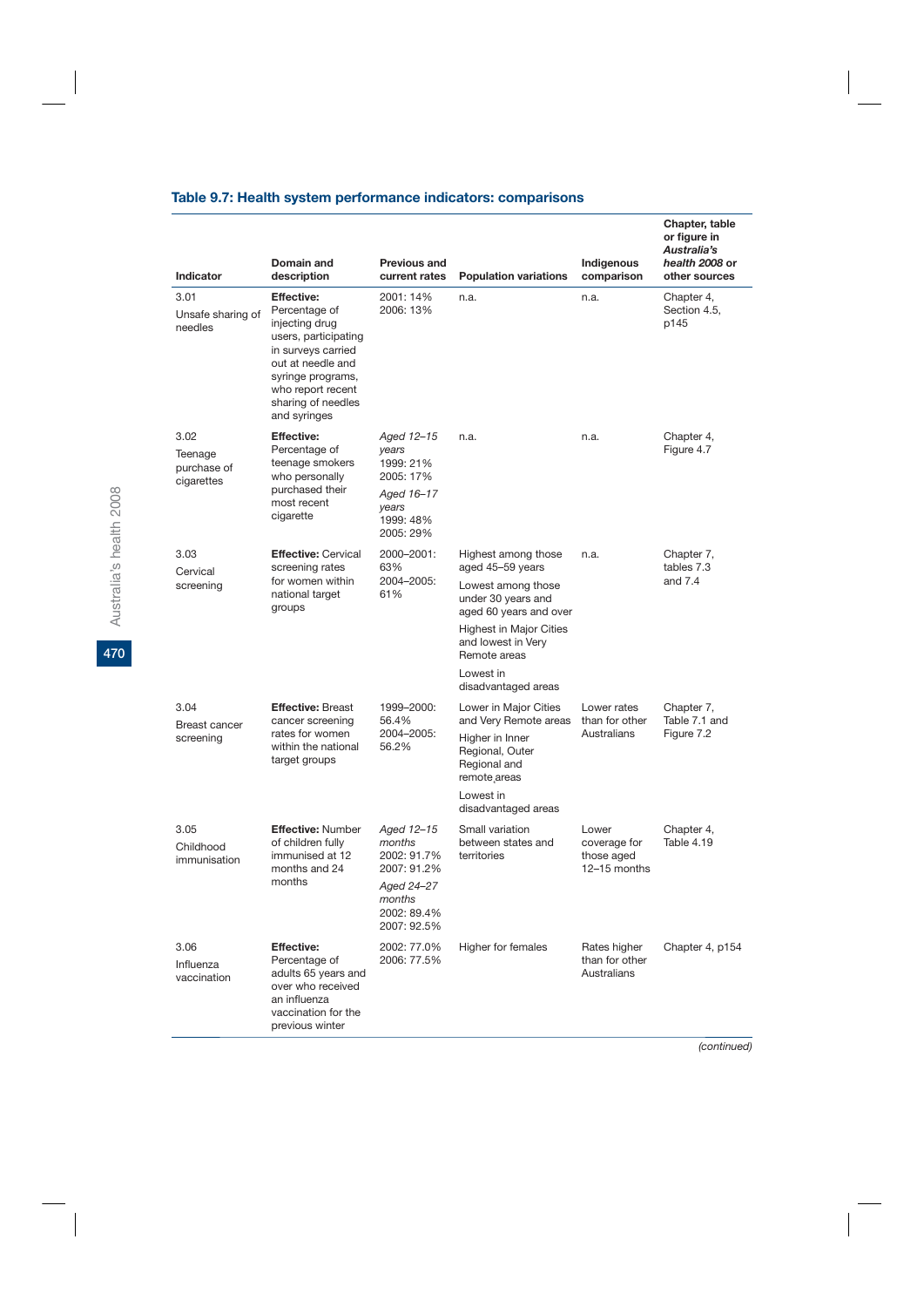### **Table 9.7 (continued): Health system performance indicators: comparisons**

|                                                               | Domain and                                                                                                                                                                        | <b>Previous and</b>                                                                   |                                                                                          | Indigenous                                                                                                | Chapter, table<br>or figure in<br>Australia's<br>health 2008 or           |
|---------------------------------------------------------------|-----------------------------------------------------------------------------------------------------------------------------------------------------------------------------------|---------------------------------------------------------------------------------------|------------------------------------------------------------------------------------------|-----------------------------------------------------------------------------------------------------------|---------------------------------------------------------------------------|
| <b>Indicator</b>                                              | description                                                                                                                                                                       | current rates                                                                         | <b>Population variations</b>                                                             | comparison                                                                                                | other sources                                                             |
| 3.07<br>Potentially<br>preventable<br>hospitalisations        | <b>Effective:</b><br>Admissions to<br>hospital that<br>could have<br>potentially been<br>prevented through<br>the provision of<br>appropriate non-<br>hospital health<br>services | Per 1,000<br>2002: 30.5<br>2006: 32.0                                                 | Rates highest in Very<br>Remote regions,<br>falling with decreased<br>remoteness         | Rates 5<br>times as<br>high as other<br>Australians                                                       | Chapter 7,<br>figures 7.18<br>and 7.19<br><b>AIHW 2007a</b><br>AIHW 2007b |
| 3.08<br>Survival following<br>acute coronary<br>heart disease | <b>Effective: Deaths</b><br>occurring after<br>acute CHD events<br>('heart attacks') <sup>(a)</sup>                                                                               | Case fatality<br>2001: 47%<br>2005: 40%<br>Survival<br>2001: 53%<br>2005: 60%         | Similar for males and<br>females<br>Case fatality rates<br>increase markedly<br>with age | Case fatality<br>rates for<br>Indigenous<br>Australians<br>are 1.8 times<br>those of other<br>Australians | Chapter 5,<br>Figure 5.4<br>AIHW: Mathur<br>2002<br>AIHW: 2006a           |
| 3.09<br>Cancer survival                                       | <b>Effective: Five-year</b><br>relative survival<br>proportions for<br>people diagnosed<br>with cancer                                                                            | Males<br>1992-1997:<br>54.8%<br>1998-2004:<br>58.4%<br>Females<br>1992-1997:<br>60.8% | Survival declines<br>steadily with<br>increasing age                                     | n.a.                                                                                                      | Chapter 5,<br>Table 5.1                                                   |
| 3.10<br>Appropriate use<br>of antibiotics                     | Appropriate:<br>Number of<br>prescriptions for<br>oral antibiotics<br>ordered by GPs for<br>the treatment of<br>upper respiratory<br>tract infections<br>(per 100 encounters)     | 1998-2004:<br>64.1%<br>2001-02:<br>33.1%<br>2006-07:<br>34.6%                         | n.a.                                                                                     | n.a.                                                                                                      | Chapter 7,<br>figures 7.7<br>and 7.8                                      |
| 3.11<br>Management of<br>diabetes                             | Appropriate:<br>Proportion of people<br>with diabetes who<br>have received an<br>annual cycle of<br>care within general<br>practice                                               | 2002: 18.2                                                                            | n.a.                                                                                     | n.a.                                                                                                      | n.a.                                                                      |
| 3.12<br>Delivery by<br>caesarean<br>section                   | Appropriate:<br>Caesarean sections<br>as a proportion of<br>all confinements by<br>hospital status                                                                                | 2000: 23.1%<br>2005: 30.3%                                                            | Higher among<br>older mothers<br>Higher in private<br>hospitals than<br>public hospitals | Lower rates<br>than among<br>other mothers                                                                | Chapter 6,<br>Table 6.1<br>Laws et al. 2006<br>Laws et al. 2007           |
| 3.13<br>Hysterectomy<br>rate                                  | Appropriate:<br>Separation rates for<br>hysterectomies                                                                                                                            | Per 1,000<br>females aged<br>$15-69$ years<br>2001-02: 4.55<br>2005-06: 3.74          | Highest in outer<br>regional areas<br>and lowest in very<br>remote regions               | n.a.                                                                                                      | Chapter 7,<br>figures 7.27<br>and 7.28                                    |

 $471$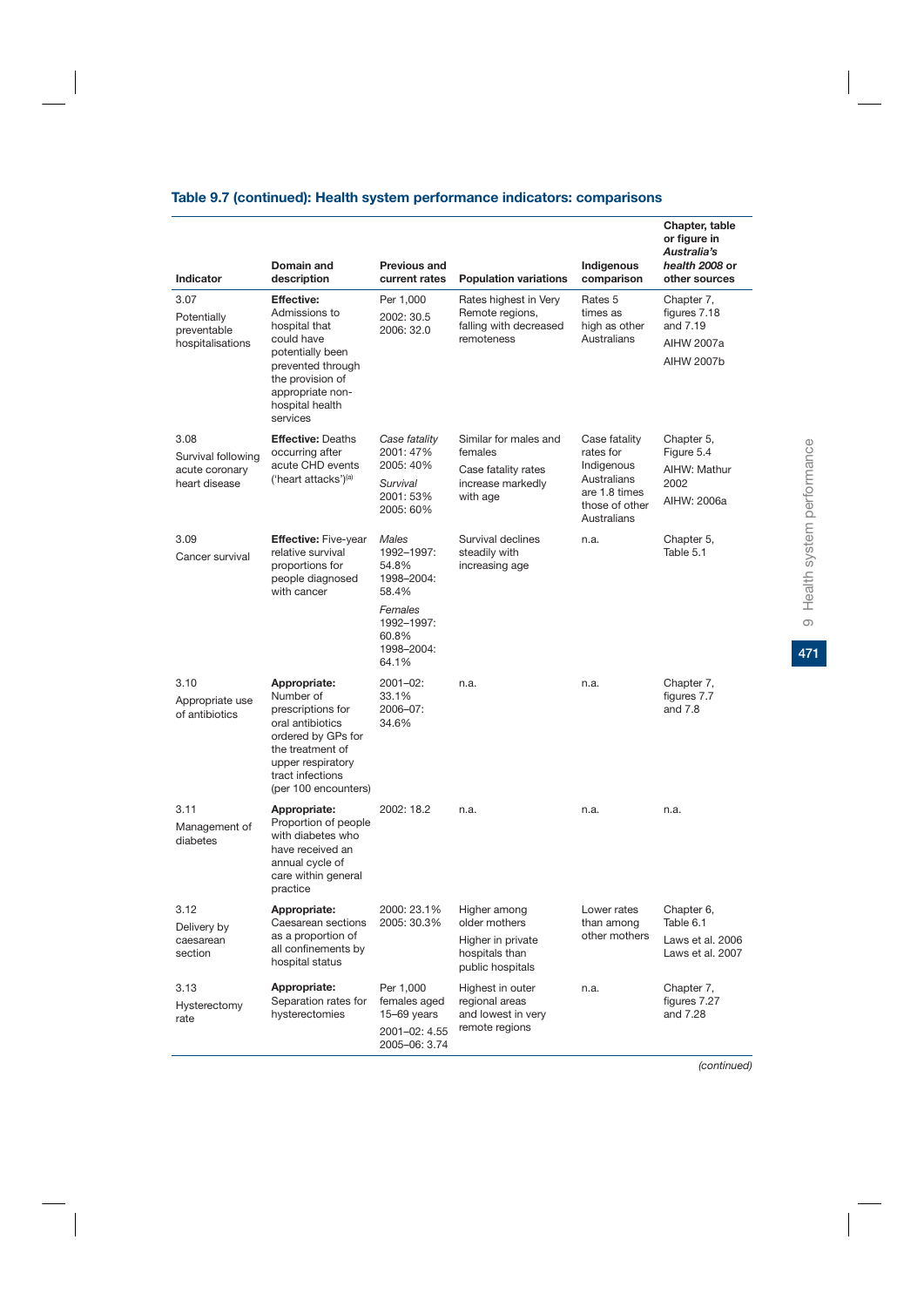# **Table 9.7 (continued): Health system performance indicators: comparisons**

| <b>Indicator</b>                                                              | Domain and<br>description                                                                                                                                                                     | <b>Previous and</b><br>current rates                                                                                                | <b>Population variations</b>                                                                                                                   | Indigenous<br>comparison | Chapter, table<br>or figure in<br>Australia's<br>health 2008 or<br>other sources |
|-------------------------------------------------------------------------------|-----------------------------------------------------------------------------------------------------------------------------------------------------------------------------------------------|-------------------------------------------------------------------------------------------------------------------------------------|------------------------------------------------------------------------------------------------------------------------------------------------|--------------------------|----------------------------------------------------------------------------------|
| 3.14<br>Hospital costs                                                        | <b>Efficient: Average</b><br>cost per casemix-<br>adjusted separation<br>for public acute care<br>hospitals                                                                                   | Current prices<br>2001-02:<br>\$3,004<br>2005-06:<br>\$3,698                                                                        | Variation between<br>states and territories<br>-highest in ACT<br>and lowest in SA<br>(public hospitals)                                       | n.a.                     | Chapter 7,<br>Table 7.15 and<br>Figure 7.24                                      |
| 3.15<br>Length of stay in<br>hospital                                         | <b>Efficient: Relative</b><br>stay index by<br>medical, surgical<br>and other DRGs                                                                                                            | 2001-02: 1.02<br>2005-06: 0.97                                                                                                      | Higher for public<br>compared with<br>private hospitals<br>Variation between<br>states and territories<br>- lowest in Vic and<br>highest in NT | n.a.                     | Chapter 7,<br>figures 7.33<br>and 7.34<br><b>AIHW 2007a</b>                      |
| 3.16<br><b>Waiting times</b><br>in emergency<br>departments                   | <b>Responsive:</b><br>Percentage of<br>patients who<br>are treated<br>within national<br>benchmarks for<br>waiting in public<br>hospital emergency<br>departments for<br>each triage category | Triage<br>category<br>2001-02<br>1 99%<br>2 76%<br>3 60%<br>4 59%<br>5 84%<br>2005-06<br>1 100%<br>2 77%<br>3 64%<br>4 65%<br>5 87% | n.a.                                                                                                                                           | n.a.                     | Chapter 7,<br>figures 7.36, 7.37<br>and 7.38<br><b>AIHW 2007a</b>                |
| 3.17<br>Bulk-billing for<br>non-referred (GP)<br>attendances                  | Accessible:<br>Proportion of<br>non-referred (GP)<br>attendances that are<br>bulk-billed (or direct<br>billed) under the<br>Medicare program                                                  | 2002-03:<br>69.5%<br>2005-06:<br>75.6%                                                                                              | n.a.                                                                                                                                           | n.a.                     | Chapter 7,<br>Figure 7.3                                                         |
| 3.18<br>Availability of GP<br>services                                        | Accessible:<br>Availability of GP<br>services on a<br>full-time workload<br>equivalent basis                                                                                                  | $2001 - 02$ :<br>16,736<br>2006-07:<br>18,091                                                                                       | Lower for rural and<br>remote areas                                                                                                            | n.a.                     | Chapter 7,<br>figures 7.16<br>and 7.17<br>SCRGSP 2007                            |
| 3.19<br>Access to<br>elective surgery                                         | Accessible: Median<br>waiting time for<br>access to elective<br>surgery-from the<br>date patients were<br>added to the waiting<br>list to the date they<br>were admitted                      | $2001 - 02$ :<br>27 days<br>2005-06:<br>32 days                                                                                     | n.a.                                                                                                                                           | n.a.                     | Chapter 7,<br>figures 7.30, 7.31<br>and 7.32                                     |
| 3.20<br>Electronic<br>prescribing and<br>clinical data in<br>general practice | Safe: Percentage<br>of general practices<br>in the Practice<br><b>Incentives Program</b><br>who transfer clinical<br>data electronically<br>or use electronic<br>prescribing software         | e-prescribing<br>2003: 90.5%<br>2006: 94.4%,<br>electronic<br>data transfer<br>2003: 89.7%<br>2006: 93.1%                           | n.a.                                                                                                                                           | n.a.                     | Chapter 7,<br>figures 7.13<br>and 7.14                                           |

Australia's health 2008 Australia's health 2008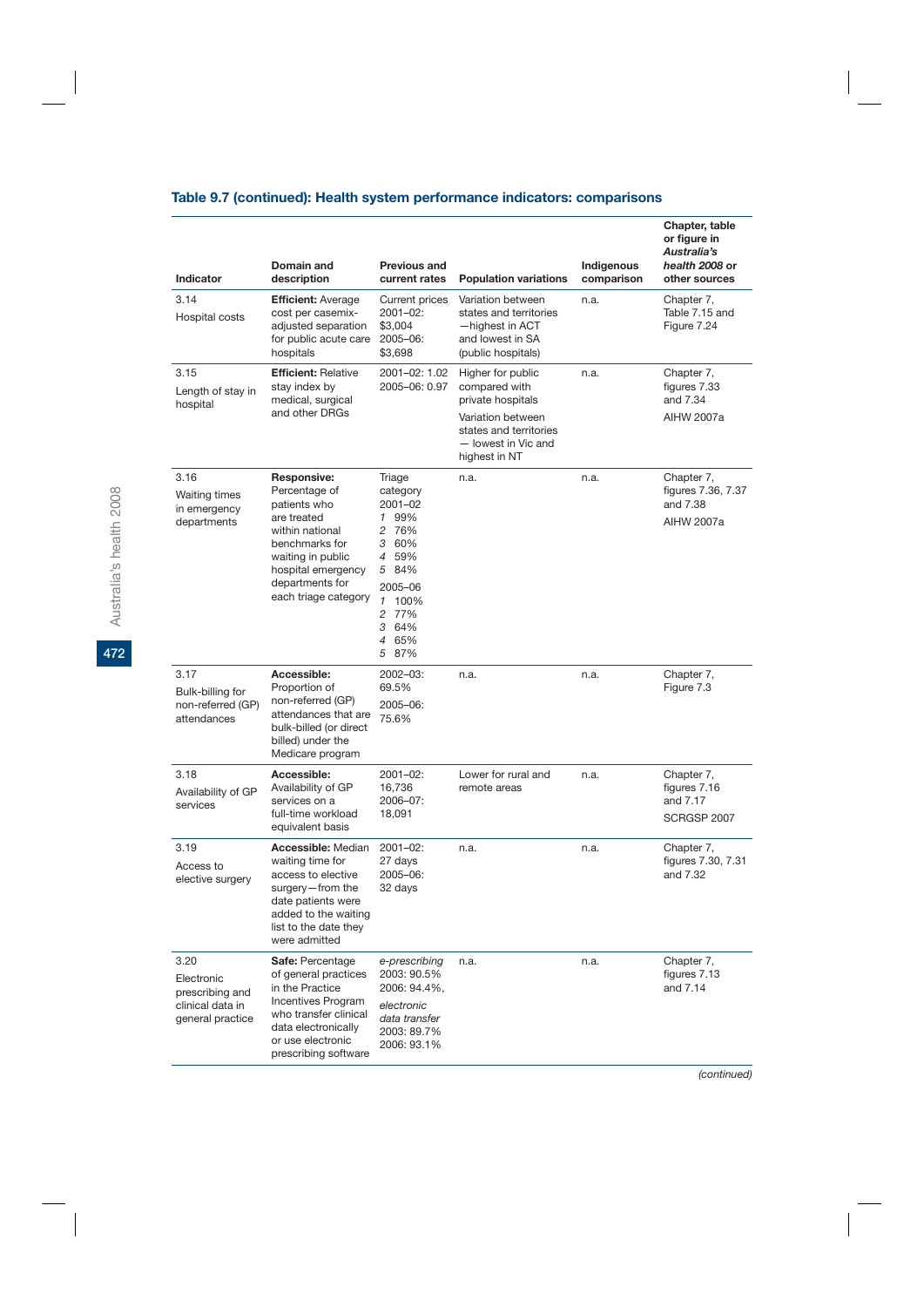|  |  |  |  |  |  | Table 9.7 (continued): Health system performance indicators: comparisons |
|--|--|--|--|--|--|--------------------------------------------------------------------------|
|--|--|--|--|--|--|--------------------------------------------------------------------------|

| Indicator                                         | Domain and<br>description                                                                                                                                                        | <b>Previous and</b><br>current rates                                                                  | <b>Population variations</b>                                                                             | Indigenous<br>comparison                             | Chapter, table<br>or figure in<br>Australia's<br>health 2008 or<br>other sources |
|---------------------------------------------------|----------------------------------------------------------------------------------------------------------------------------------------------------------------------------------|-------------------------------------------------------------------------------------------------------|----------------------------------------------------------------------------------------------------------|------------------------------------------------------|----------------------------------------------------------------------------------|
| 3.21<br>Adverse events<br>treated in<br>hospitals | <b>Safe: Proportion of</b><br>hospital separations<br>where an adverse<br>event treated and/or<br>occurred                                                                       | $2001 - 02$ :<br>4.1%<br>2005-06:<br>4.8%                                                             | n.a.                                                                                                     | n.a.                                                 | Chapter 7,<br>Figure 7.29 and<br>Table 7.16<br>AIHW 2007a                        |
| 3.22<br>Enhanced<br>primary care<br>services      | <b>Continuous:</b><br>Percentage of GPs<br>using enhanced<br>primary care items                                                                                                  | 2002-03: 41%<br>2006-07: 90%                                                                          | Differences between<br>states and territories<br>- highest in NSW<br>and Vic and lowest in<br>NT and ACT | n.a.                                                 | Chapter 7,<br>figures 7.9<br>and 7.10                                            |
| 3.23<br>Health<br>assessments by<br>GPs           | <b>Continuous:</b><br>Percentage of<br>eligible older people<br>who have received<br>an enhanced<br>primary care annual<br>voluntary health                                      | Eligible non-<br>Indigenous<br>population<br>2001-02: 16%<br>2005-06: 21%<br>Eligible                 | Large variation<br>between states and<br>territories                                                     | Rates one-<br>third those<br>of other<br>Australians | Chapter 7,<br>Figure 7.11<br>SCRGSP 2007                                         |
|                                                   | assessment                                                                                                                                                                       | Indigenous<br>population<br>2001-02: 5%<br>2005-06: 7%                                                |                                                                                                          |                                                      |                                                                                  |
| 3.24<br>Accreditation in<br>general practice      | <b>Capable: Number</b><br>of general practices<br>accredited against<br>the Royal Australian<br>College of General<br>Practitioners<br>Standards for<br><b>General Practices</b> | 2003: 77.7%<br>2005-06: 80%                                                                           | n.a.                                                                                                     | n.a.                                                 | Chapter 7,<br>Figure 7.15                                                        |
| 3.25<br>Health workforce<br>Part 1                | Sustainable:<br>Graduates in<br>pharmacy,<br>medicine and<br>nursing as a<br>percentage of the<br>total pharmacy,<br>medical and<br>nursing workforce                            | Pharmacy<br>1999: 4.4%<br>Medicine<br>1999: 2.5%<br>2005: 2.4%<br>Nursing<br>2000: 2.5%<br>2005: 3.0% | n.a.                                                                                                     | n.a.                                                 | Chapter 8,<br>Figure 8.14                                                        |
| 3.25<br>Health workforce<br>Part 2                | Sustainable:<br>Proportion of<br>employed nurses,<br>pharmacists,<br>medical specialists<br>and primary care<br>practitioners aged<br>55 years and over<br>$(\% )$               | Pharmacy<br>1999: 31.0%<br>Medical<br>specialists<br>1999: 31.2%<br>2005: 31.7%                       | n.a.                                                                                                     | n.a.                                                 | Chapter 8,<br>Figure 8.15                                                        |
|                                                   |                                                                                                                                                                                  | Primary care<br>practitioners<br>1999: 25.1%<br>2005: 28.6%                                           |                                                                                                          |                                                      |                                                                                  |
|                                                   |                                                                                                                                                                                  | Nursing<br>2000: 10.0%<br>2005: 19.1%                                                                 |                                                                                                          |                                                      |                                                                                  |

(a) The method for age-standardising case-fatality rates for heart attacks has changed since the NHPC (2004) report. The 2001 rate presented here has been recalculated using the new method.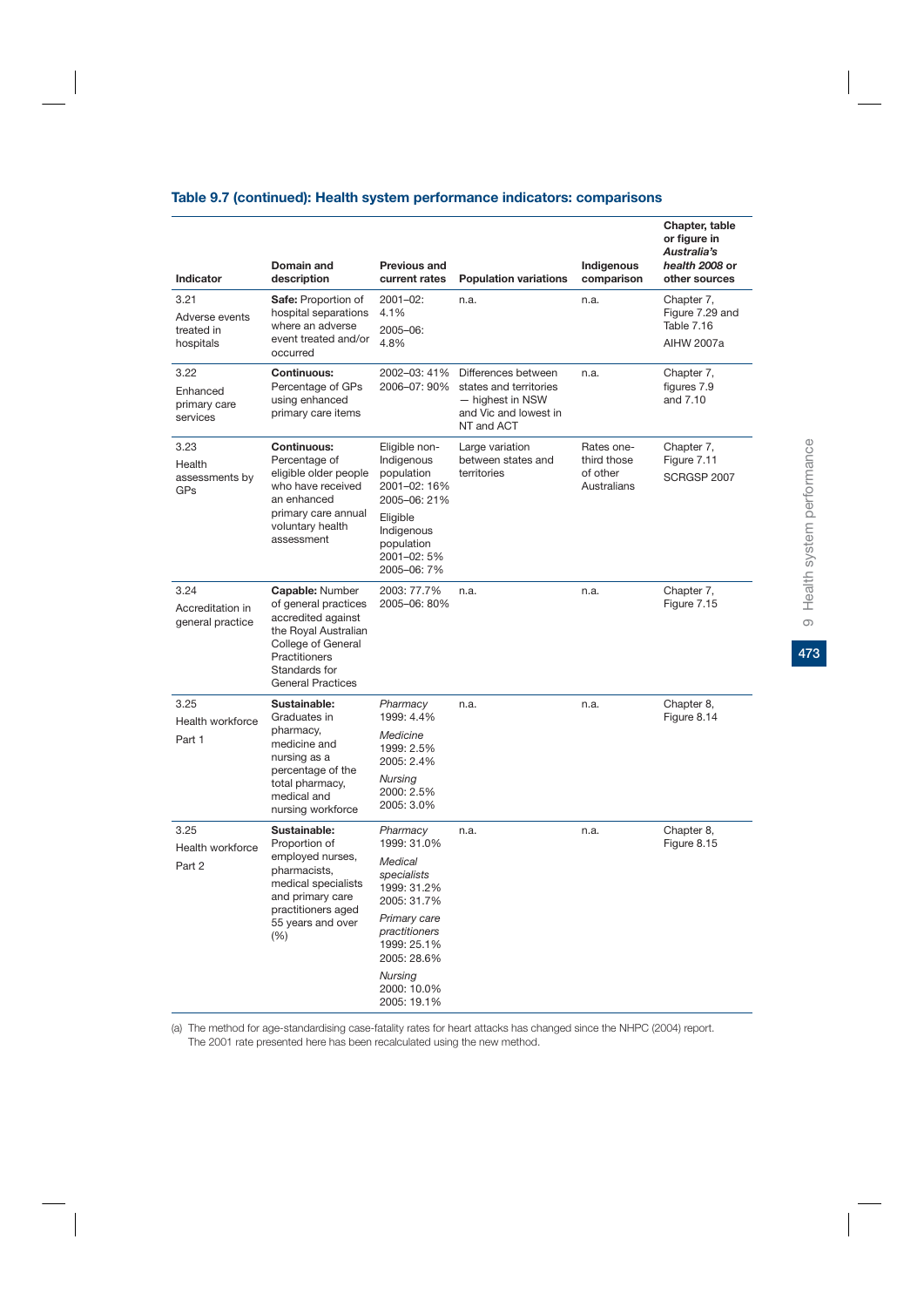#### Current and previous rates

The 25 indicators of health system performance provide a mixed picture, depicting a health system that has improved over recent years against some measures, but for which there are indications of stable or declining performance in many areas. Overall, eight of the indicators showed a favourable trend, whereas the trends for the indicator related to the health workforce aged over 55 years and access to elective surgery were unfavourable. Indicators showing improved performance were in the domains of effectiveness, accessibility, continuity and safety. However, data for most indicators in Tier 3 did not provide a clear picture of either improving or declining performance.

### **Effectiveness**

A favourable trend was recorded for three of the nine indicators of effectiveness and for the remaining six there was no trend.

The proportion of teenage smokers aged 16–17 years who personally purchased their most recent cigarette shows a favourable decline over the long term and decreased from 48% to 29% between 1999 and 2005. Survival following a heart attack also shows a favourable long-term trend, reflected in the increase from 70% to 74% between 2001 and 2005. This increase is reflected by the fall in death rates for coronary heart disease and the fall in the incidence of heart attack described in Tier 1. Cancer survival rates were the third indicator of effectiveness to show a favourable trend, in contrast to the incidence rates for cancer described in Tier 1, which had increased unfavourably. There has been no long-term trend in the proportion of children fully immunised at 12 and 24 months, although these rates remain high, currently 91.2% and 92.5% respectively. Screening rates for cervical and breast cancer also showed no trend.

Other indicators of effectiveness showing no long-term trend in their levels include potentially preventable hospitalisations, unsafe sharing of needles, cervical screening, breast cancer screening and influenza vaccination.

#### Appropriateness

For two of the four measures of appropriateness (caesarean section and hysterectomy rates) the NHPC provided no indication as to whether rates should be higher or lower than that measured for its report. Thus it is not possible to comment on whether the increases noted in the level of these indicators since the previous measurement are unfavourable or not. No new data are available about the management of diabetes, and the level for the measure of appropriate use of antibiotics remained stable.

#### **Efficiency**

For the two efficiency indicators, results are mixed. The index for the length of stay in hospital was favourably lower in 2005–06 than in 2001–02. The cost per casemix-adjusted separation was \$3,698 in 2005–06 compared with \$3,004 in 2001–02 (current prices), suggesting an unfavourable change. However, these costs are not comparable because there is no agreed inflation adjustment factor for them. Applying the standard adjustment for public hospital expenditure, there would be a 6.3% increase in 2005–06 compared with 2001–02.

#### Responsiveness

Waiting times in emergency departments indicated that responsiveness to the requirements of patients presenting to emergency departments was stable. All patients requiring resuscitation (triage category 1) were seen immediately in 2005–06.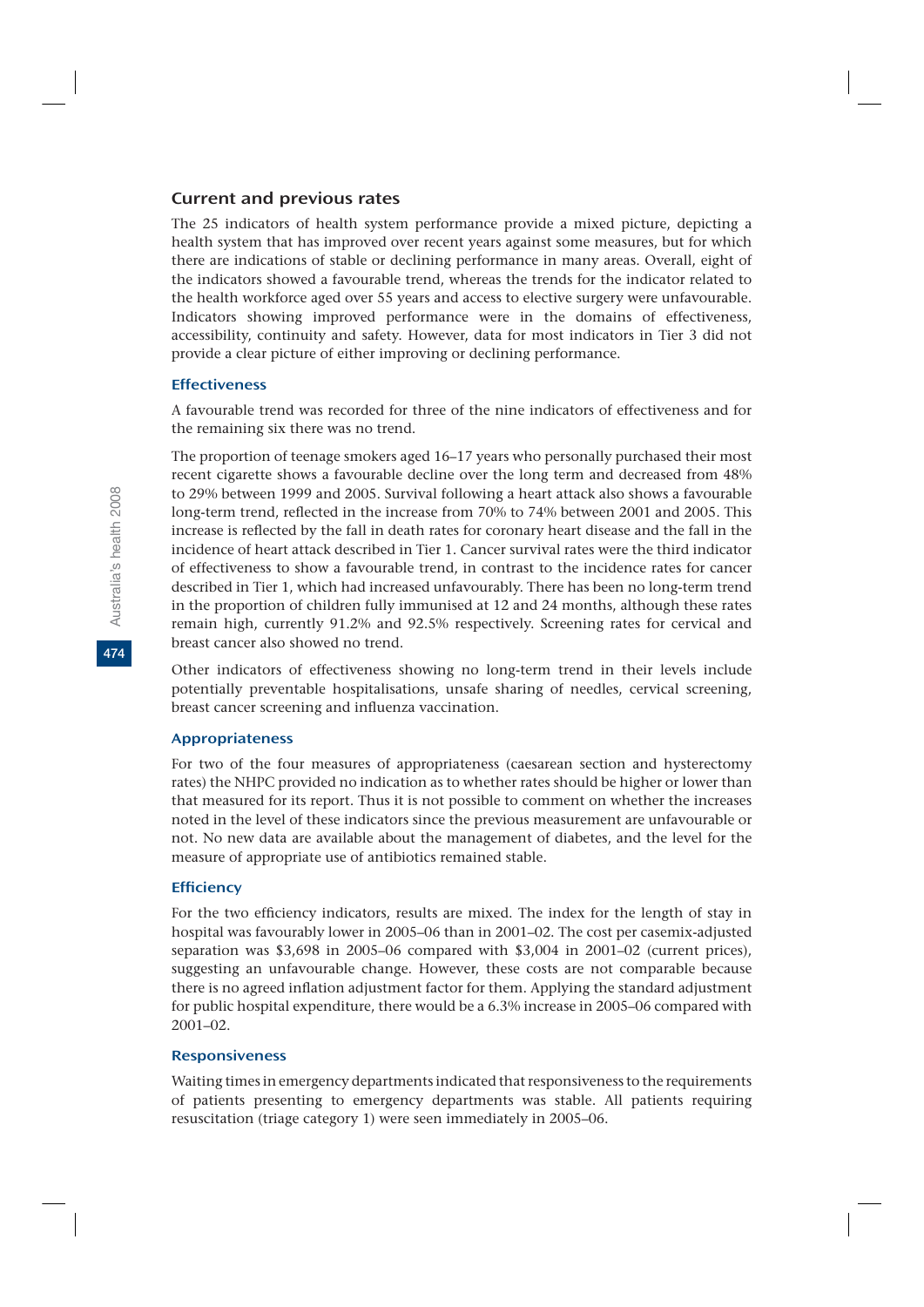#### Accessibility

One of three measures of accessibility of medical services (bulk-billing for non-referred (GP) services under the Medicare program) indicated a favourable change in the level of the indicator. There was no trend able to be determined in the availability of GP services.

The median waiting time for elective surgery showed an unfavourable trend, increasing from 27 days in 2001–02 to 32 days in 2005–06.

### **Safety**

Of the two indicators reflecting patient safety, only one shows a favourable change in the indicator level. The use of electronic prescribing in general practice shows a favourable trend, and from 2003 to 2006 increased from 90.5 to 94.4%. Comment cannot be made on the favourable or unfavourable nature of changes in the second indicator of patient safety, the proportion of hospital separations where an adverse event occurred or was treated. Fluctuations in the number of adverse events may reflect fluctuations in detecting and reporting them rather than actual changes in the number occurring.

#### **Continuity**

Both measures of continuity within the health-care system relate to enhanced primary care in the GP setting and show a favourable trend. The proportion of GPs using enhanced primary care MBS items rose from 41% to 90% between 2002–03 and 2006–07. The proportion of older people who had received an enhanced primary care annual voluntary health assessment rose between 2001–02 and 2005–06.

#### **Capability**

Capability is represented by one indicator, the level of accreditation in general practice. There is currently no trend for this indicator, but the percentage of accredited GP practices is high at 80%.

### Sustainability

The sustainability of the health-care system is represented by two indicators, the number of new health graduates as a proportion of the total workforce and the proportion of the workforce aged 55 years and over. Viewed together these give an indication of whether the rates of entry of new graduates into the professions are adequate to replace those retiring. The level of indicator 3.25 part 2—health workforce over the age of 55—exhibits an unfavourable long-term trend, consistent with the change between 1999 and 2005. The proportion of graduates of medicine, nursing and pharmacy courses as a percentage of the total workforce shows no trend. This may indicate that the replacement rates are insufficient to keep up with attrition from retirement, and is probably reflected in the shortage of nurses in Australia. A decline in overall workforce numbers may also have some impact on other indicators within this tier, such as access to elective surgery.

### Population variations

Population variation for Tier 3 indicators can be seen across states and territories, remoteness classifications, socioeconomic status, age, sex and the public and private hospital systems. Indicators that varied by state include hospital costs, length of stay in hospital, delivery by caesarean section, childhood immunisation rates and the use of enhanced primary care services.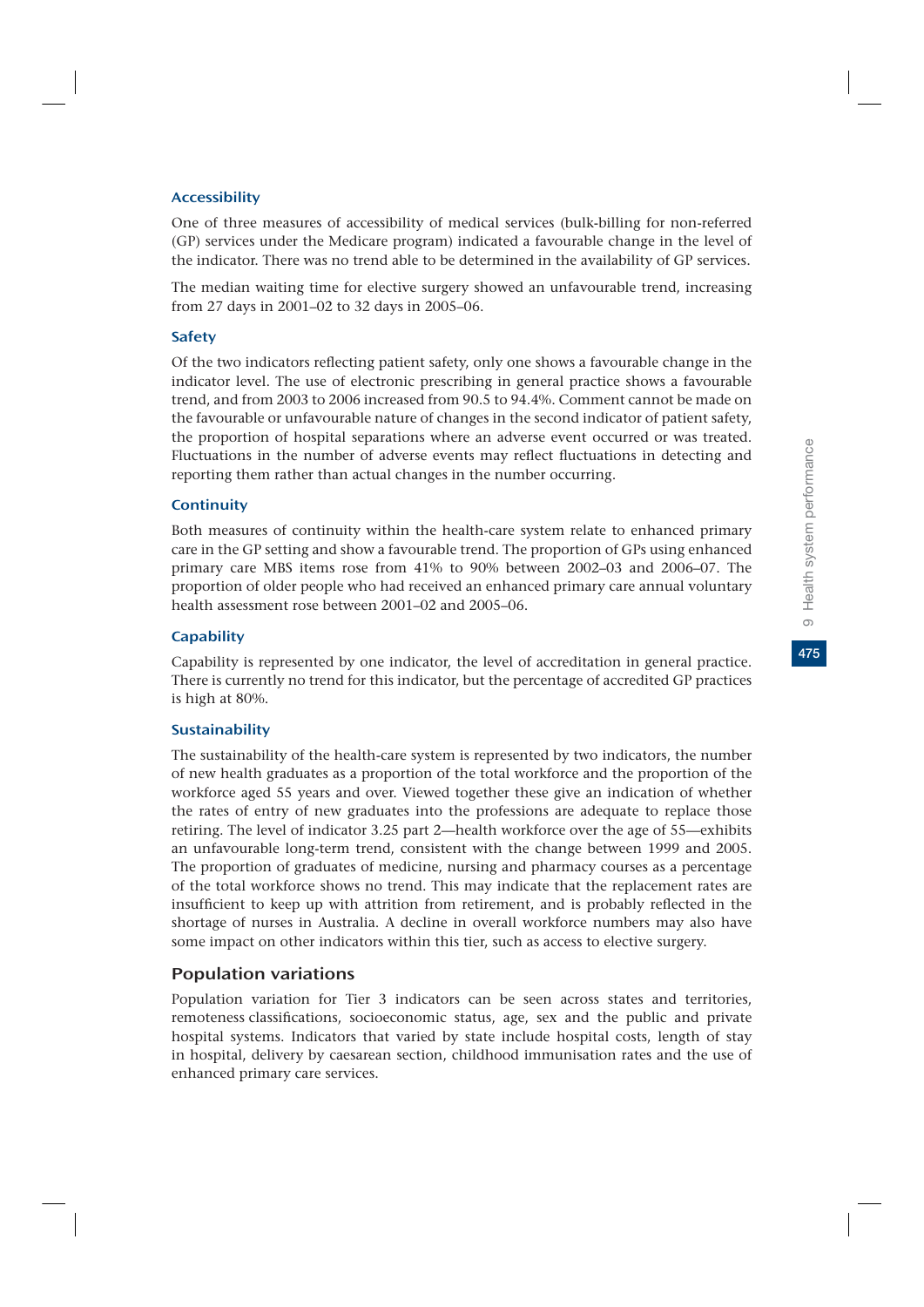Screening rates for breast and cervical cancer are lowest in females living in disadvantaged areas.

Cervical screening rates decreased with remoteness, but breast cancer screening was lowest in Major Cities and Very Remote areas and greater in Inner Regional, Outer Regional and Remote areas. Availability of GP services is also lower in rural areas. Potentially preventable hospitalisation rates were highest in Very Remote regions and fell with decreasing remoteness. Females in Outer Regional areas have the highest rates of hysterectomy, whereas those in Remote regions have the lowest rates.

Rates of delivery by caesarean section and length of stay vary between public and private hospitals, with caesarean rates higher in the private hospital sector and longer stays occurring in public hospitals.

### Indigenous comparison

Information on Tier 3 indicators for Indigenous Australians and other populations was available only for a small number of indicators, some of those in the effectiveness group and one each for the continuity and appropriateness dimensions.

For indicators of effectiveness, Indigenous populations had lower rates of breast cancer screening and vaccine coverage at 1 year of age and higher rates of death following acute coronary heart disease. This was reflected in the higher death rates from cardiovascular disease in the Indigenous population described in Tier 1. Indigenous Australians are more than 5 times as likely as other Australians to have a hospitalisation that was potentially preventable through the provision of effective non-hospital health services.

Indigenous comparison data are available for one indicator of continuity in Tier 3 and this shows that the rate of enhanced primary care annual voluntary health assessments by GPs for eligible Indigenous peoples is one-third that of other Australians.

Indicators of appropriateness show Indigenous females are less likely to have a caesarean section than non-Indigenous females.

# 9.3 Conclusion

The overview that emerges shows that health status is steady or improving and few of its indicators show unfavourable trends. Mortality especially is reducing and the levels of certain illnesses and diseases have reduced. Determinants of health show a more mixed picture with smoking-related indicators having improved levels, but rates of overweight and obesity increasing.

Some of the improvement may have been driven by the preventive and treatment activities of the health system, but health improvements are due to the combined impact of many different influences in society, and it is not possible to estimate the contribution of the health system alone.

Australian levels of health compare favourably with those of other OECD countries in the majority of indicators for which OECD comparisons are available; however, improvements in rankings could be an aim in certain areas, particularly for the incidence of cancer and for the rates of obesity and overweight, which are significant determinants for many chronic diseases.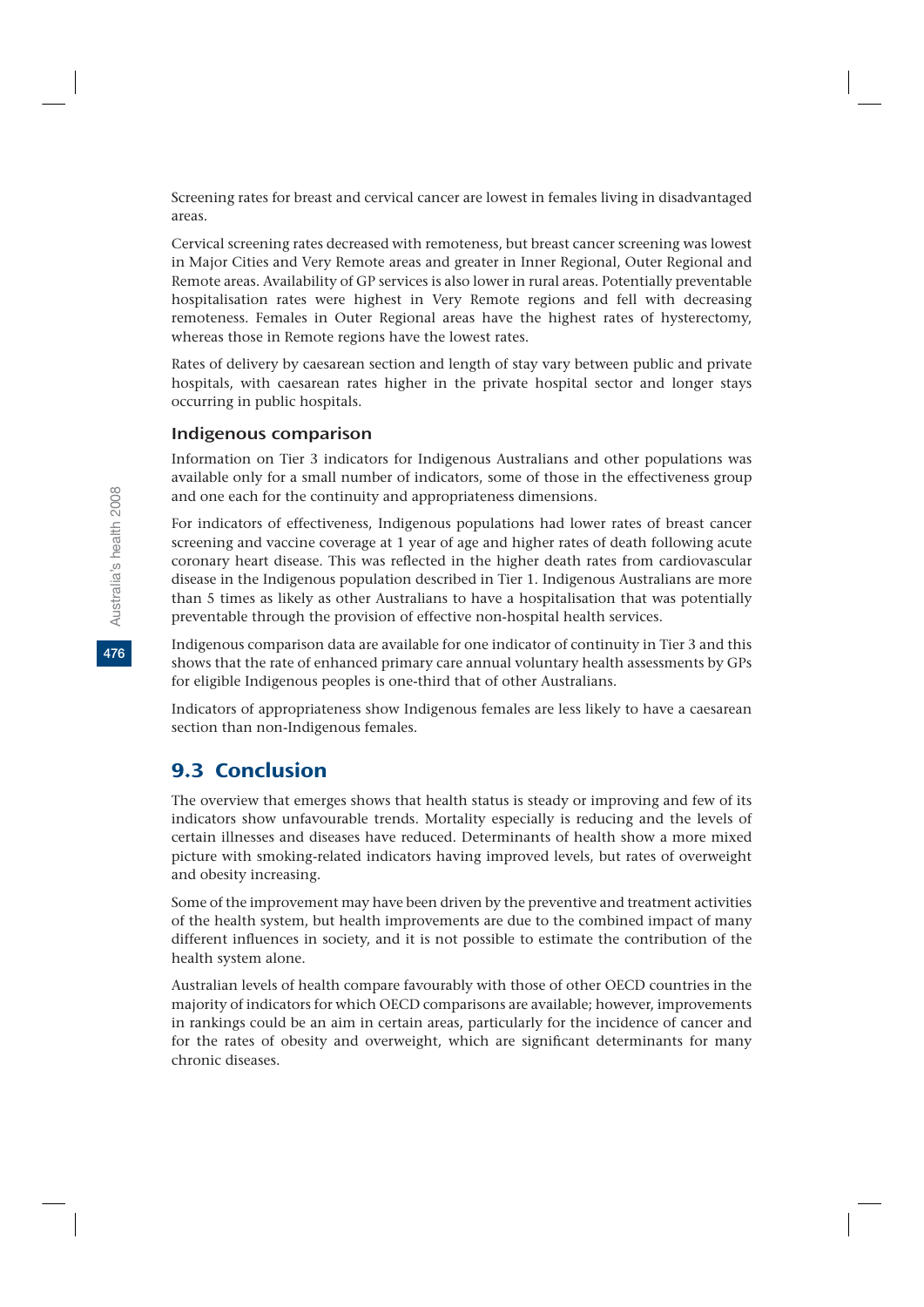477

The indicators also show that there are still significant health inequalities in Australia. These are most clearly seen in the indicator results for Indigenous Australians in all three tiers. This is despite the considerable uncertainty around the data for Aboriginal and Torres Strait Islander persons, mostly because of under-identification of Indigenous people in a number of data sets.

Inequalities between high and low socioeconomic groups and urban and rural populations can also be seen across all tiers. This probably reflects the impact that the broader determinants of health have on health outcomes.

Finally, despite the evidence of generally improving health, the picture is much less clear in relation to the 25 indicators in Tier 3 that aim at capturing the health system's performance. The question remains whether this is a fair reflection of Australia's health system or just a result of the short period used here to analyse trends and also of the nature, number and scope of the indicators used. The NHPC set was chosen to be manageable in size and comprehensive in scope, but this is a difficult combination to achieve.

# **References**

- ABS (Australian Bureau of Statistics) 2006a. Deaths, Australia, 2005. ABS cat. no. 3302.0. Canberra: ABS.
- ABS 2006b. National health survey summary of results, 2004–05. ABS cat. no. 4364.0. Canberra: ABS.
- ABS & AIHW (Australian Institute of Health and Welfare) 2005. The health and welfare of Australia's Aboriginal and Torres Strait Islander peoples 2005. ABS cat. no. 4704.0. AIHW cat. no. IHW 14. Canberra: ABS & AIHW.
- AIHW (Australian Institute of Health and Welfare) 2004: Heart, stroke and vascular diseases—Australian facts 2004. Cat. no. CVD 27. Canberra: AIHW and National Heart Foundation of Australia (Cardiovascular disease series no. 22).
- AIHW 2005a. Australia's welfare 2005. Cat. no. AUS 65. Canberra: AIHW.
- AIHW: Mathur S 2002. Epidemic of coronary heart disease and its treatment in Australia. Cardiovascular disease series no. 20. Cat. no. CVD 21. Canberra: AIHW.
- AIHW 2006a: Mathur S, Moon L, Leigh S 2006. Aboriginal and Torres Strait Islander people with coronary heart disease: further perspectives on health status and treatment. Cardiovascular diseases series no. 25. Cat. no. CVD 33. Canberra: Australian Institute of Health and Welfare.
- AIHW 2006b. Australia's health 2006. Cat. no. AUS 73. Canberra: AIHW.
- AIHW 2007a. Australian hospital statistics 2005–06. Health services series no. 30. Cat. no. HSE 50. Canberra: AIHW.
- AIHW 2007b. Aboriginal and Torres Strait Islander Health Performance Framework, 2006 report: detailed analyses. Cat. no. IHW 20. Canberra: AIHW.
- AIHW & AACR (Australasian Association of Cancer Registries) 2007. Cancer in Australia: an overview, 2006. Cancer series no. 37. Cat. no. CAN 32. Canberra: AIHW.
- AIHW & AACR (forthcoming) 2008. Cancer in Australia: an overview, 2008 Cardiovascular diseases series no. 25. Cat. no. CVD 33. Canberra: AIHW.